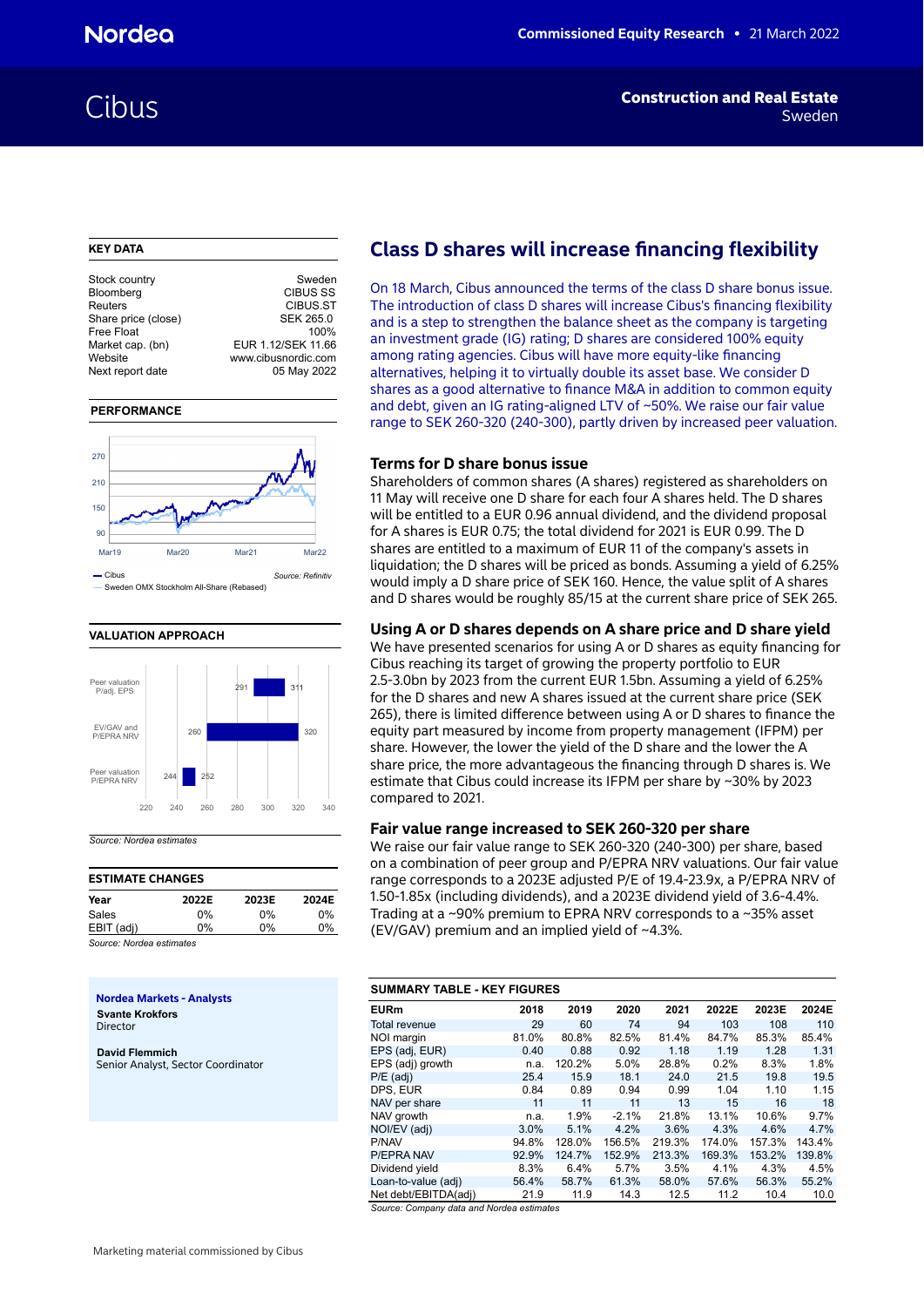## **Implications of class D shares**

Cibus will introduce class D shares

Class D shares will be entitled to an annual dividend of EUR 0.96 per share and a maximum of EUR 11 per share of assets

In its notice to attend the annual general meeting (AGM) in Cibus, to be held on 20 April, Cibus disclosed details regarding its new share class, D shares. Cibus's common shares will be renamed class A shares.

D shares are entitled to one tenth of a vote compared to A shares which have one vote per share. All shares will have the same rights to dividend without preferential rights to each other. If a dividend is declared, C shares are entitled to five times the total amount of dividend on A shares, however no more than EUR 0.08 per share per month. Hence, the effective annual fixed dividend for class D shares is EUR 0.96. Upon dissolution of the company, both A and D shares have the same right to distribution. However, D shares are entitled to a maximum of EUR 11 per share. Hence, our understanding is that the 11m D shares will constitute EUR 121m as "debt" in the NAV calculation, in addition to the EUR 30m hybrid bond.

D shares constitute 100% equity for credit rating agencies D shares are also treated as 100% equity among credit rating agencies, which is important for Cibus on its path to reach an investment grade (IG) rating. Hybrids and preference shares are treated as equity at only 50%.

> The board of directors proposes that the AGM approves that four class A shares will be entitled to one class D share through a bonus issue, i.e. that no payment is needed for the holder of A shares to receive D shares. The record date for the bonus issue is 11 May, meaning that Cibus A shares will trade ex-D shares on 10 May. According to our understanding, the D shares will start trading on or around 13 May.

We expect class D shares to trade at a yield of 6-7%; our best guess is 6.25%...

Four class A shares will be entitled to one class D share

> The table below illustrates the yields on selected class D shares in the Swedish real estate market. We assume a fair yield of 6-7% for Cibus given how the peers' D shares trade, while we argue given Cibus's risk profile that 6.25% is our best guess for how the Cibus D share will trade.

| <b>SWEDISH CLASS D SHARE YIELDS</b> |           |
|-------------------------------------|-----------|
| <b>Issuer</b>                       | Yield (%) |
| Akelius D                           | 5.95%     |
| Fastpartner D                       | 6.17%     |
| Sagax D                             | 6.30%     |
| Corem D                             | 6.63%     |
| SBB <sub>D</sub>                    | 6.83%     |
| Average                             | 6.38%     |
| <b>Median</b>                       | 6.30%     |

*Source: Refinitiv*

...resulting in a fair value of SEK 143-167 per class D share; our best guess is SEK 160...

The table below illustrates the value of one class D share, and also the value of one fourth of a D share as four common A shares are entitled to one class D share. Based on our 6-7% yield range, the value per one D share would be SEK 142.7-166.5. We believe the D share will trade at 6.25% – around SEK 160 (SEK 159.9 in the table below).

| <b>VALUE OF CIBUS CLASS D SHARE</b> |       |       |       |                  |       |       |       |       |                  |       |       |       |       |
|-------------------------------------|-------|-------|-------|------------------|-------|-------|-------|-------|------------------|-------|-------|-------|-------|
| Yield $(\%)$                        | 5.00% | 5.25% | 5.50% | 5.75%            | 6.00% | 6.25% | 6.50% | 6.75% | 7.00%            | 7.25% | 7.50% | 7.75% | 8.00% |
| Price per D-share (SEK)             | 199.8 | 190.3 | 181.7 | 173.8            | 166.5 | 159.9 | 153.7 | 148.0 | 142.7            | 137.8 | 133.2 | 128.9 | 124.9 |
| Price per D-share (EUR)             | 19.2  | 18.3  | 17.5  | 16.7             | 16.0  | 15.4  | 14.8  | 14.2  | 13.7             | 13.2  | 12.8  | 12.4  | 12.0  |
| Price per 1/4 D share (SEK)         | 50.0  | 47.6  | 45.4  | 43.4             | 41.6  | 40.0  | 38.4  | 37.0  | 35.7             | 34.5  | 33.3  | 32.2  | 31.2  |
| Price per 1/4 D share (EUR)         | 4.8   | 4.6   | 4.4   | 4.2 <sub>l</sub> | 4.0   | 3.8   | 3.7   | 3.6   | 3.4 <sub>l</sub> | 3.3   | 3.2   | 3.1   | 3.0   |

*Source: Company data and Nordea estimates*

...which would lead to a decline of SEK 40 for the Cibus share on the ex-D share date...

Hence, assuming a fair value of SEK 160 for class D shares and taking into consideration that four class A shares are entitled to one class D share, the A share price on the ex-date (10 May) should decline by SEK 40 to SEK 225 compared to the current share price of SEK 265 for the common shares. This is also illustrated in the table on the left below.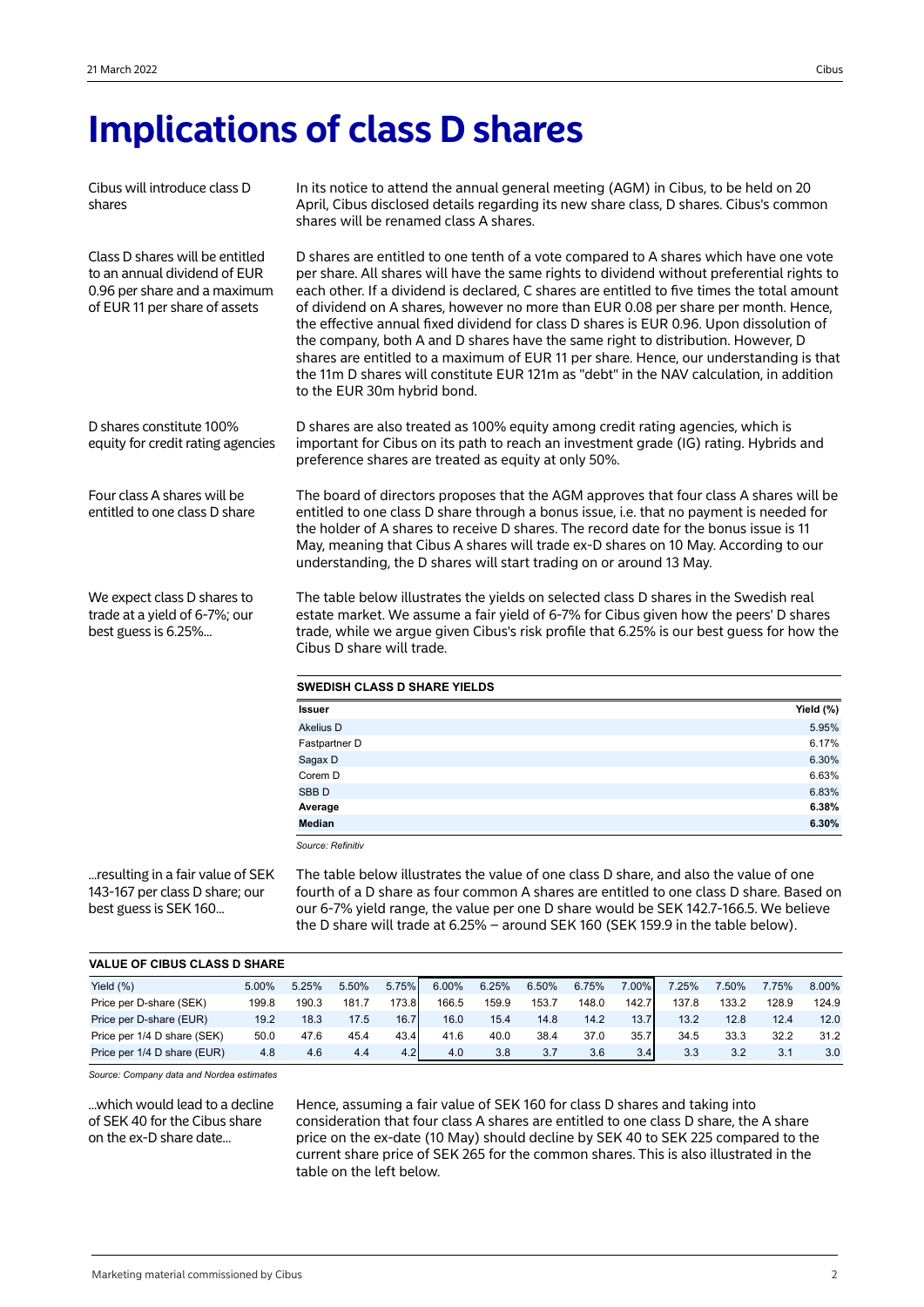| <b>CLASS A SHARE PRICE AFTER TRADING EX-D SHARE (SEK)</b> |     |     |     |     |     |     |                                            |     |     |     |     |   | CLASS A SHARE P/EPRA NRV AFTER TRADING EX-D SHARE (x) |            |      |                |      |                     |                                                              |           |      |           |           |        |
|-----------------------------------------------------------|-----|-----|-----|-----|-----|-----|--------------------------------------------|-----|-----|-----|-----|---|-------------------------------------------------------|------------|------|----------------|------|---------------------|--------------------------------------------------------------|-----------|------|-----------|-----------|--------|
|                                                           |     |     |     |     |     |     | Share price before A share goes ex-D share |     |     |     |     |   |                                                       |            |      |                |      |                     | Share price before A share goes ex-D share                   |           |      |           |           |        |
|                                                           | 215 | 225 | 235 | 245 | 255 | 265 | 275                                        | 285 | 295 | 305 | 315 |   |                                                       | 215        | 225  | 235            | 245  | 255                 | 265                                                          | 275       | 285  | 295       | 305       | 315    |
| $5.00\%$                                                  | 165 | 175 | 185 | 195 | 205 | 215 | 225                                        | 235 | 245 | 255 | 265 |   | 5.00%                                                 | 1.44       |      |                |      | 1.53 1.62 1.70 1.79 |                                                              | 1.88 1.97 | 2.05 | 2.14      | 2.23      | -2.31  |
| 5.25%                                                     | 167 | 177 | 187 | 197 | 207 | 217 | 227                                        | 237 | 247 | 257 | 267 |   |                                                       | 5.25% 1.46 |      |                |      |                     | 1.55 1.64 1.72 1.81 1.90 1.99                                |           |      | 2.07 2.16 | 2.25 2.34 |        |
| 5.50%                                                     | 170 | 180 | 190 | 200 | 210 | 220 | 230                                        | 240 | 250 | 260 | 270 |   | 5.50%                                                 | 148        | 1.57 |                |      |                     | 1.66 1.74 1.83 1.92 2.01                                     |           | 2.09 | 2.18      | 2.27      | - 2.35 |
| 5.75%                                                     | 172 | 182 | 192 | 202 | 212 | 222 | 232                                        | 242 | 252 | 262 | 272 |   |                                                       |            |      |                |      |                     | 5.75% 1.50 1.59 1.67 1.76 1.85 1.94 2.02 2.11 2.20           |           |      |           | 2.28      | - 2.37 |
| 6.00%                                                     | 173 | 183 | 193 | 203 | 213 | 223 | 233                                        | 243 | 253 | 263 | 273 |   |                                                       | 6.00% 1.51 |      |                |      |                     | 1.60 1.69 1.78 1.86 1.95 2.04 2.13 2.21 2.30 2.39            |           |      |           |           |        |
| 6.25%                                                     | 175 | 185 | 195 | 205 | 215 | 225 | 235                                        | 245 | 255 | 265 | 275 | ళ | 6.25%                                                 |            |      |                |      |                     | 1.53 1.62 1.70 1.79 1.88 1.97 2.05 2.14 2.23 2.31 2.40       |           |      |           |           |        |
| 6.50%                                                     | 177 | 187 | 197 | 207 | 217 | 227 | 237                                        | 247 | 257 | 267 | 277 |   |                                                       |            |      |                |      |                     | 6.50% 1.54 1.63 1.72 1.80 1.89 1.98 2.07 2.15 2.24 2.33 2.42 |           |      |           |           |        |
| 6.75%                                                     | 178 | 188 | 198 | 208 | 218 | 228 | 238                                        | 248 | 258 | 268 | 278 |   |                                                       |            |      |                |      |                     | 6.75% 1.55 1.64 1.73 1.82 1.90 1.99 2.08 2.17 2.25 2.34 2.43 |           |      |           |           |        |
| 7.00%                                                     | 179 | 189 | 199 | 209 | 219 | 229 | 239                                        | 249 | 259 | 269 | 279 |   |                                                       |            |      |                |      |                     | 7.00% 1.57 1.65 1.74 1.83 1.92 2.00 2.09 2.18 2.26           |           |      |           | 2.35 2.44 |        |
| 7.25%                                                     | 181 | 191 | 201 | 211 | 221 | 231 | 241                                        | 251 | 261 | 271 | 281 |   |                                                       |            |      |                |      |                     | 7.25% 1.58 1.66 1.75 1.84 1.93 2.01 2.10 2.19 2.28 2.36 2.45 |           |      |           |           |        |
| 7.50%                                                     | 182 | 192 | 202 | 212 | 222 | 232 | 242                                        | 252 | 262 | 272 | 282 | o |                                                       |            |      |                |      |                     | 7.50% 1.59 1.67 1.76 1.85 1.94 2.02 2.11 2.20 2.29           |           |      |           | 237246    |        |
| 7.75%                                                     | 183 | 193 | 203 | 213 | 223 | 233 | 243                                        | 253 | 263 | 273 | 283 |   |                                                       |            |      |                |      |                     | 7.75% 1.60 1.68 1.77 1.86 1.95 2.03 2.12 2.21 2.29           |           |      |           | 2.38 2.47 |        |
| $8.00\%$                                                  | 184 | 194 | 204 | 214 | 224 | 234 | 244                                        | 254 | 264 | 274 | 284 |   |                                                       | 8.00% 1.61 |      |                |      |                     | 1.69 1.78 1.87 1.95 2.04 2.13 2.22 2.30                      |           |      |           | 2.39      | - 248  |
| 8.25%                                                     | 185 | 195 | 205 | 215 | 225 | 235 | 245                                        | 255 | 265 | 275 | 285 |   | 8.25%                                                 | 1.61       | 1.70 | 1.79           | 1.88 | 1.96                | 2.05                                                         | 2.14      | 2.22 | 2.31      | 240       | 249    |
| 8.50%                                                     | 186 | 196 | 206 | 216 | 226 | 236 | 246                                        | 256 | 266 | 276 | 286 |   | 8.50%                                                 | 1.62       |      |                |      |                     | 1.71 1.80 1.88 1.97 2.06 2.15 2.23 2.32                      |           |      |           | 241       | 249    |
| 8.75%                                                     | 186 | 196 | 206 | 216 | 226 | 236 | 246                                        | 256 | 266 | 276 | 286 |   | 8 7 5%                                                | 1.63       |      | 1.72 1.80 1.89 |      |                     | 1.98 2.07 2.15 2.24                                          |           |      | 2.33      | 241       | 2.50   |
| $9.00\%$                                                  | 187 | 197 | 207 | 217 | 227 | 237 | 247                                        | 257 | 267 | 277 | 287 |   | $9.00\%$                                              | 1.64       |      |                |      |                     | 1.72  1.81  1.90  1.98  2.07  2.16  2.25  2.33               |           |      |           | 2.42 2.51 |        |

*Source: Company data and Nordea estimates*

...and, in this example, P/EPRA NRV would increase to 1.97x from 1.85x

*Source: Company data and Nordea estimates*

As illustrated in the table above on the right, if the share were to drop to SEK 225 from SEK 265 following the A shares going ex-D shares, the P/EPRA NRV would increase from 1.85x to 1.97x. Here we assume a Q1 2022E EPRA NRV of EUR 13.75 and an EPRA NRV of EUR 11 after the A shares have gone ex-D shares. This increase in P/EPRA NRV can be justified by a stronger EPRA NRV leverage following the reduction in NRV attributable to class A shareholders following the distribution of class D shares.

| <b>EPRA NRV CALCULATION CURRENT</b>       |         |
|-------------------------------------------|---------|
| Shares (m)                                | 44.0    |
| Share price (EUR)                         | 25.5    |
| Share price (SEK)                         | 265.0   |
| Market cap (EURm)                         | 1,120.2 |
| Hybrid (EURm)                             | 30.0    |
| D-shares (EURm)                           | 0.0     |
| Net debt incl. hybrid and D shares (EURm) | 896.8   |
| EV (EURm)                                 | 2,017.0 |
| Investment properties (EURm)              | 1,499.6 |
| EV/GAV(x)                                 | 1.35    |
| EPRA NRV (EURm)                           | 605.0   |
| EPRA NRV per share (EUR)                  | 13.75   |
| P/EPRA NRV(x)                             | 1.85    |

| <b>EPRA NRV CALCULATION WITH CLASS D SHARES</b> |         |
|-------------------------------------------------|---------|
| Shares (m)                                      | 44.0    |
| Share price (EUR)                               | 22.7    |
| Share price (SEK)                               | 236.4   |
| Market cap (EURm)                               | 999.2   |
| Hybrid (EURm)                                   | 30.0    |
| D-shares (EURm)                                 | 121.0   |
| Net debt incl. hybrid and D shares (EURm)       | 1,017.8 |
| EV (EURm)                                       | 2,017.0 |
| Investment properties (EURm)                    | 1,499.6 |
| EV/GAV(x)                                       | 1.35    |
| EPRA NRV (EURm)                                 | 484.0   |
| EPRA NRV per share (EUR)                        | 11.0    |
| P/EPRA NRV(x)                                   | 2.06    |

*Source: Company data and Nordea estimates*

The "implied" yield of the D share is 8.7%, which is too high in our view, meaning that the D share has a value of more than EUR 11 per share

We expect Cibus's A shares to trade at SEK 225 and D shares at SEK 160 after the bonus issue, assuming SEK 265 as the price for the current Cibus share

*Source: Company data and Nordea estimates*

Another way of looking at the impact of the bonus issue of D shares on common shareholders is presented in the table above. On the left, we present the EPRA NRV calculation as of Q1 2022E, which results in an EPRA NRV of EUR 13.75 per share and a P/EPRA NRV of 1.85x. On the right, we present what the EPRA NRV calculation would look like as of Q1 2022 assuming the bonus issue of D shares would have been carried out. The EPRA NRV would be EUR 11.0 and the share price, if declining by EUR 2.75 or SEK 28.6 (EPRA NRV EUR 13.75-11.0), would be EUR 22.7 or SEK 236.4. However, in this scenario, the yield would be 8.7% for the D share with the D share dividend of EUR 0.96 divided by EUR 11 (the mathematical maximum value of the D share in the case of a liquidation of the company).

Assuming a share price of SEK 265, we assume that after the common share goes ex-D share the price of Cibus A share would be SEK 225 and the price of the D share SEK 160. As four common shares are entitled to one D share in the bonus issue, the price of the package (one A share plus 1/4 D share) would equal SEK 225+40=265. The D share would yield 6.25% and the A share would trade at 1.97x P/EPRA NRV.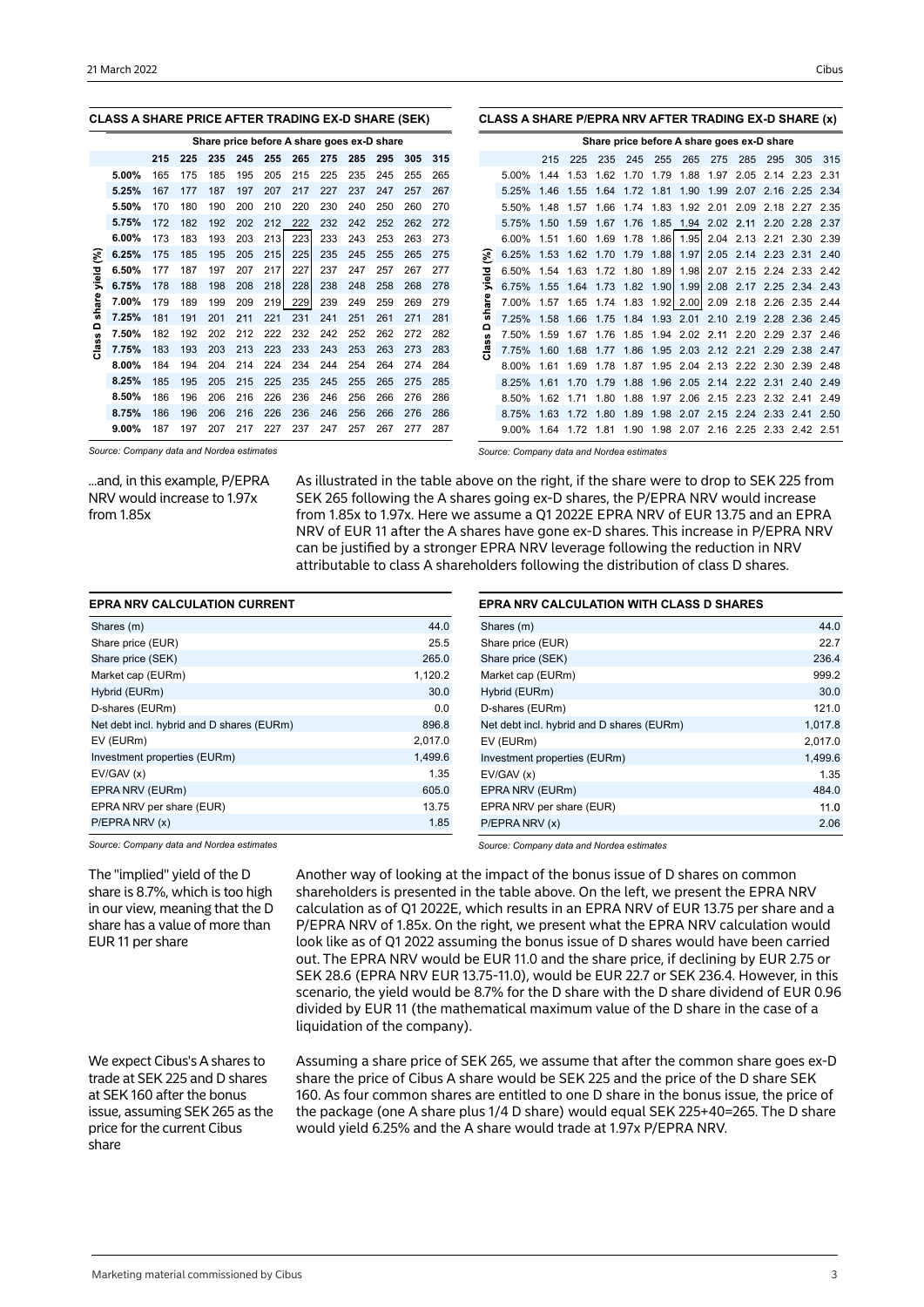Scenarios for different financing structures compiled

Only common equity financing would increase IFPM per share significantly assuming the equity issue at the current share price...

**Is it better to use A or D shares? It depends on the yield and the share price**

We have tried to examine the impact of how the planned growth for Cibus would be impacted by different financing alternatives, more specifically common shares and class D shares as we believe the debt financing will be straightforward as EUR ~500m in debt can be added assuming LTV should land at around 50% in 2023. Obviously, the share price and the premium at which Cibus can issue new shares has the biggest impact. However, we have only used the current share price in the first simulations.

In the first example, presented below, we have assumed that only common shares are used to finance growth, meaning that EUR 730m of new equity would be issued at SEK 265 (EUR 25.5) resulting in the share count of common A shares increasing from the current 44 million to 73 million. EPRA NRV would increase from SEK 143 to SEK 191 per share. In this example, income from property management (IFPM) per share would be EUR 1.61 compared to EUR 1.25 based on the current earnings capacity reported in Q4 2021. No D shares would be issued and the scenario is more for illustrative purposes.

| EPS IMPACT ASSUMING ONLY COMMON EQUITY FINANCING        |          |             |         |          |  |  |  |  |  |  |  |
|---------------------------------------------------------|----------|-------------|---------|----------|--|--|--|--|--|--|--|
| <b>EURm</b>                                             | Q1 2022E | Add M&A     | 2023E   | IG 2023E |  |  |  |  |  |  |  |
| Property value                                          | 1.513    | 1.237       | 2.750   | 2.750    |  |  |  |  |  |  |  |
| Gross debt                                              | 918      | 507         | 1,425   | 1,425    |  |  |  |  |  |  |  |
| Cash and cash equivalents                               | 51       |             | 51      | 51       |  |  |  |  |  |  |  |
| Net debt                                                | 867      | 507         | 1,374   | 1,374    |  |  |  |  |  |  |  |
| Net LTV (%)                                             | 57.3%    |             | 50.0%   | 50.0%    |  |  |  |  |  |  |  |
|                                                         | 44       | 29          | 73      | 73       |  |  |  |  |  |  |  |
| Number of shares (m)                                    |          | 265         |         |          |  |  |  |  |  |  |  |
| New shares issued at (SEK)                              |          | 730         |         |          |  |  |  |  |  |  |  |
| <b>Equity issued</b>                                    |          |             |         |          |  |  |  |  |  |  |  |
| Class D shares issued (m)                               |          | $\Omega$    |         |          |  |  |  |  |  |  |  |
| Class D shares issued at (SEK), yield 6.25%             |          | 160         |         |          |  |  |  |  |  |  |  |
| Class D share capital issued                            |          | $\mathbf 0$ |         |          |  |  |  |  |  |  |  |
|                                                         |          |             |         |          |  |  |  |  |  |  |  |
| <b>EPRA NRV</b>                                         | 605      | 730         | 1.335   | 1.335    |  |  |  |  |  |  |  |
| EPRA NRV per share (SEK)                                | 143      |             | 191.2   | 191.2    |  |  |  |  |  |  |  |
|                                                         |          |             |         |          |  |  |  |  |  |  |  |
| Rental income                                           | 91.4     | 72.5        | 163.9   | 163.9    |  |  |  |  |  |  |  |
| Property expenses                                       | $-5.6$   | $-4.4$      | $-10.0$ | $-10.0$  |  |  |  |  |  |  |  |
| Net operating income                                    | 85.8     | 68.0        | 153.8   | 153.8    |  |  |  |  |  |  |  |
| Central administration                                  | $-5.9$   | $-1.2$      | $-7.0$  | $-7.0$   |  |  |  |  |  |  |  |
| Net financial expenses                                  | $-23.8$  | $-13.1$     | $-36.9$ | $-28.5$  |  |  |  |  |  |  |  |
| Income from property management (IFPM)                  | 56.2     | 53.7        | 109.9   | 118.3    |  |  |  |  |  |  |  |
| Expenses, hybrid bond and D shares                      | $-1.3$   | 0.0         | $-1.3$  | $-1.3$   |  |  |  |  |  |  |  |
| IFPM including hybrid bond and D shares                 | 54.9     | 53.7        | 108.6   | 117.0    |  |  |  |  |  |  |  |
| IFPM including hybrid bond and D shares per share (EUR) | 1.25     |             | 1.49    | 1.61     |  |  |  |  |  |  |  |
| Cash earnings per share after 6% tax (EUR)              | 1.17     |             | 1.40    | 1.51     |  |  |  |  |  |  |  |

*Source: Company data and Nordea estimates*

...while solely D share financing would result in a similar IFPM per share impact at an assumed yield of 6.25%

In the second scenario, we have assumed all financing would be done through raising EUR 730m by issuing only D shares at a 6.25% yield. This would increase the number of D shares to 48 million and dividend payments to D shareholders would be EUR 45.6m annually. The common share count would remain unchanged at 44 million and EPRA NRV would be unchanged at SEK 143 per share. This is obviously a purely hypothetical scenario. In this scenario IFPM per share is EUR 1.62, similar to the previous examples.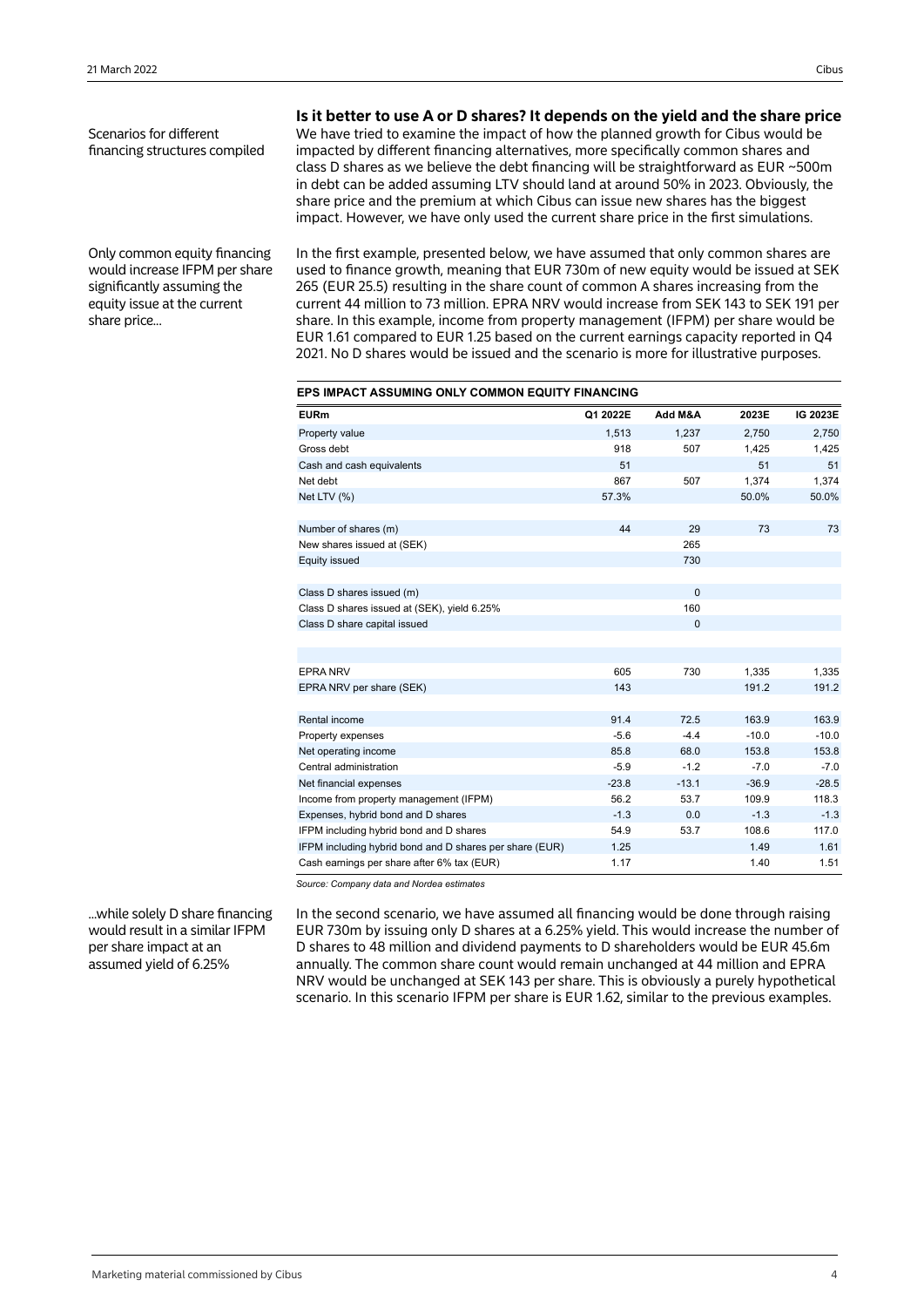| <b>EPS IMPACT ASSUMING ONLY D SHARE FINANCING AT 6.25% YIELD</b> |          |              |         |          |  |  |  |  |  |  |  |
|------------------------------------------------------------------|----------|--------------|---------|----------|--|--|--|--|--|--|--|
| <b>EURm</b>                                                      | Q1 2022E | Add M&A      | 2023E   | IG 2023E |  |  |  |  |  |  |  |
| Property value                                                   | 1.513    | 1,237        | 2,750   | 2,750    |  |  |  |  |  |  |  |
| Gross debt                                                       | 918      | 507          | 1,425   | 1,425    |  |  |  |  |  |  |  |
| Cash and cash equivalents                                        | 51       |              | 51      | 51       |  |  |  |  |  |  |  |
| Net debt                                                         | 867      | 507          | 1.374   | 1,374    |  |  |  |  |  |  |  |
| Net LTV (%)                                                      | 57.3%    |              | 50.0%   | 50.0%    |  |  |  |  |  |  |  |
| Number of shares (m)                                             | 44       | $\mathbf{0}$ | 44      | 44       |  |  |  |  |  |  |  |
| New shares issued at (SEK)                                       |          | 265          |         |          |  |  |  |  |  |  |  |
| <b>Equity issued</b>                                             |          | $\mathbf{0}$ |         |          |  |  |  |  |  |  |  |
| Class D shares issued (m)                                        |          | 48           |         |          |  |  |  |  |  |  |  |
| Class D shares issued at (SEK), yield 6.25%                      |          | 160          |         |          |  |  |  |  |  |  |  |
| Class D share capital issued                                     |          | 730          |         |          |  |  |  |  |  |  |  |
|                                                                  |          |              |         |          |  |  |  |  |  |  |  |
|                                                                  |          |              |         |          |  |  |  |  |  |  |  |
| <b>EPRA NRV</b>                                                  | 605      | $\mathbf 0$  | 605     | 605      |  |  |  |  |  |  |  |
| EPRA NRV per share (SEK)                                         | 143      |              | 143.1   | 143.1    |  |  |  |  |  |  |  |
| Rental income                                                    | 91.4     | 72.5         | 163.9   | 163.9    |  |  |  |  |  |  |  |
| Property expenses                                                | $-5.6$   | $-4.4$       | $-10.0$ | $-10.0$  |  |  |  |  |  |  |  |
| Net operating income                                             | 85.8     | 68.0         | 153.8   | 153.8    |  |  |  |  |  |  |  |
| Central administration                                           | $-5.9$   | $-1.2$       | $-7.0$  | $-7.0$   |  |  |  |  |  |  |  |
| Net financial expenses                                           | $-23.8$  | $-13.1$      | $-36.9$ | $-28.5$  |  |  |  |  |  |  |  |
| Income from property management (IFPM)                           | 56.2     | 53.7         | 109.9   | 118.3    |  |  |  |  |  |  |  |
| Expenses, hybrid bond and D shares                               | $-1.3$   | $-45.6$      | $-46.9$ | $-46.9$  |  |  |  |  |  |  |  |
| IFPM including hybrid bond and D shares                          | 54.9     | 8.1          | 63.0    | 71.4     |  |  |  |  |  |  |  |
| IFPM including hybrid bond and D shares per share (EUR)          | 1.25     |              | 1.43    | 1.62     |  |  |  |  |  |  |  |
| Cash earnings per share after 6% tax (EUR)                       | 1.17     |              | 1.28    | 1.46     |  |  |  |  |  |  |  |

In our base case, we assume 22 million D shares are issued at a 6.25% yield

In the third example, we present our base case scenario where we expect the company to issue 22 million class D shares at a yield of 6.25%, raising EUR 338m and common class A equity would be raised EUR 392m in total. The EPRA NRV would increase from SEK 143 to SEK 175 per share. This results in IFPM per share of EUR 1.61, the same as the fully common equity-financed scenario.

| <b>BASE CASE SCENARIO OF ISSUING 22 MILLION D SHARES AT 6.25% YIELD</b> |          |         |         |          |  |  |  |  |  |  |
|-------------------------------------------------------------------------|----------|---------|---------|----------|--|--|--|--|--|--|
| <b>EURm</b>                                                             | Q1 2022E | Add M&A | 2023E   | IG 2023E |  |  |  |  |  |  |
| Property value                                                          | 1.513    | 1.237   | 2.750   | 2,750    |  |  |  |  |  |  |
| Gross debt                                                              | 918      | 507     | 1,425   | 1,425    |  |  |  |  |  |  |
| Cash and cash equivalents                                               | 51       |         | 51      | 51       |  |  |  |  |  |  |
| Net debt                                                                | 867      | 507     | 1,374   | 1,374    |  |  |  |  |  |  |
| Net LTV (%)                                                             | 57.3%    |         | 50.0%   | 50.0%    |  |  |  |  |  |  |
|                                                                         |          |         |         |          |  |  |  |  |  |  |
| Number of shares (m)                                                    | 44       | 15      | 59      | 59       |  |  |  |  |  |  |
| New shares issued at (SEK)                                              |          | 265     |         |          |  |  |  |  |  |  |
| <b>Equity issued</b>                                                    |          | 392     |         |          |  |  |  |  |  |  |
| Class D shares issued (m)                                               |          | 22      |         |          |  |  |  |  |  |  |
| Class D shares issued at (SEK), yield 6.25%                             |          | 160     |         |          |  |  |  |  |  |  |
| Class D share capital issued                                            |          | 338     |         |          |  |  |  |  |  |  |
|                                                                         |          |         |         |          |  |  |  |  |  |  |
|                                                                         |          |         |         |          |  |  |  |  |  |  |
| <b>EPRA NRV</b>                                                         | 605      | 392     | 997     | 997      |  |  |  |  |  |  |
| EPRA NRV per share (SEK)                                                | 143      |         | 174.7   | 174.7    |  |  |  |  |  |  |
|                                                                         |          |         |         |          |  |  |  |  |  |  |
| Rental income                                                           | 91.4     | 72.5    | 163.9   | 163.9    |  |  |  |  |  |  |
| Property expenses                                                       | $-5.6$   | $-4.4$  | $-10.0$ | $-10.0$  |  |  |  |  |  |  |
| Net operating income                                                    | 85.8     | 68.0    | 153.8   | 153.8    |  |  |  |  |  |  |
| Central administration                                                  | $-5.9$   | $-1.2$  | $-7.0$  | $-7.0$   |  |  |  |  |  |  |
| Net financial expenses                                                  | $-23.8$  | $-13.1$ | $-36.9$ | $-28.5$  |  |  |  |  |  |  |
| Income from property management (IFPM)                                  | 56.2     | 53.7    | 109.9   | 118.3    |  |  |  |  |  |  |
| Expenses, hybrid bond and D shares                                      | $-1.3$   | $-21.1$ | $-22.4$ | $-22.4$  |  |  |  |  |  |  |
| IFPM including hybrid bond and D shares                                 | 54.9     | 32.6    | 87.5    | 95.9     |  |  |  |  |  |  |
| IFPM including hybrid bond and D shares per share (EUR)                 | 1.25     |         | 1.47    | 1.61     |  |  |  |  |  |  |
| Cash earnings per share after 6% tax (EUR)                              | 1.17     |         | 1.36    | 1.50     |  |  |  |  |  |  |
| Source: Company data and Nordea estimates                               |          |         |         |          |  |  |  |  |  |  |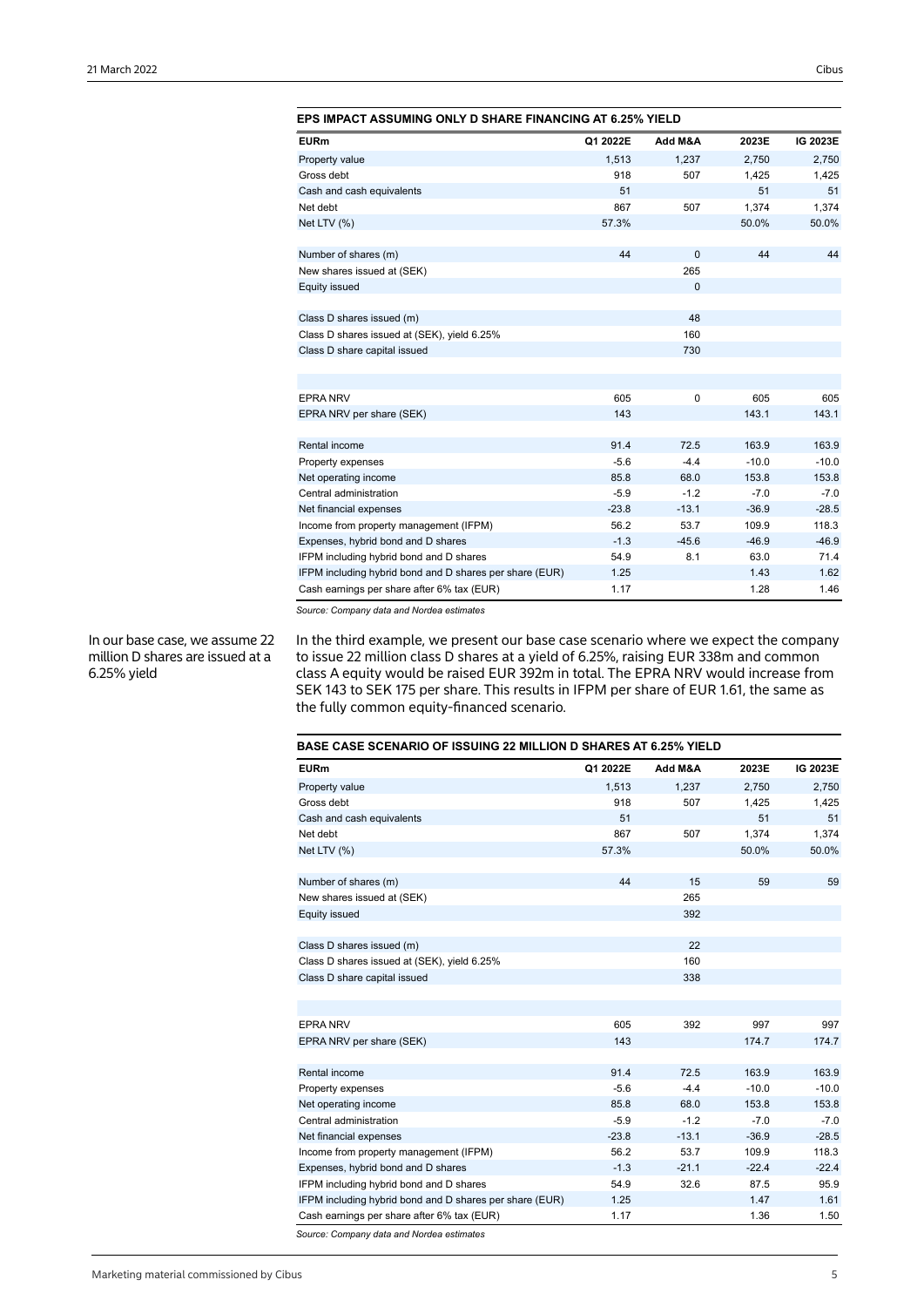Issuing D shares at a 7% yield would impact IFPM per share marginally negatively...

In the fourth example, we assume that 25 million D shares are issued at a yield of 7%, which is the high end of our expected yield range of 6-7%. EUR 343m would be raised with D shares and EUR 387m with common shares. Here, the IFPM per share would already be lower than in the earlier examples at EUR 1.57 per share and EPRA NRV would increase from SEK 143 to SEK 174 per share.

| <b>SCENARIO OF ISSUING 25 MILLION D SHARES AT A YIELD OF 7%</b> |          |         |         |          |  |  |  |  |  |  |  |
|-----------------------------------------------------------------|----------|---------|---------|----------|--|--|--|--|--|--|--|
| <b>EURm</b>                                                     | Q1 2022E | Add M&A | 2023E   | IG 2023E |  |  |  |  |  |  |  |
| Property value                                                  | 1.513    | 1.237   | 2.750   | 2,750    |  |  |  |  |  |  |  |
| Gross debt                                                      | 918      | 507     | 1,425   | 1,425    |  |  |  |  |  |  |  |
| Cash and cash equivalents                                       | 51       |         | 51      | 51       |  |  |  |  |  |  |  |
| Net debt                                                        | 867      | 507     | 1.374   | 1.374    |  |  |  |  |  |  |  |
| Net LTV (%)                                                     | 57.3%    |         | 50.0%   | 50.0%    |  |  |  |  |  |  |  |
| Number of shares (m)                                            | 44       | 15      | 59      | 59       |  |  |  |  |  |  |  |
| New shares issued at (SEK)                                      |          | 265     |         |          |  |  |  |  |  |  |  |
| Equity issued                                                   |          | 387     |         |          |  |  |  |  |  |  |  |
|                                                                 |          |         |         |          |  |  |  |  |  |  |  |
| Class D shares issued (m)                                       |          | 25      |         |          |  |  |  |  |  |  |  |
| Class D shares issued at (SEK), yield 7%                        |          | 143     |         |          |  |  |  |  |  |  |  |
| Class D share capital issued                                    |          | 343     |         |          |  |  |  |  |  |  |  |
|                                                                 |          |         |         |          |  |  |  |  |  |  |  |
| <b>EPRA NRV</b>                                                 | 605      | 387     | 992     | 992      |  |  |  |  |  |  |  |
| EPRA NRV per share (SEK)                                        | 143      |         | 174.4   | 174.4    |  |  |  |  |  |  |  |
|                                                                 |          |         |         |          |  |  |  |  |  |  |  |
| Rental income                                                   | 91.4     | 72.5    | 163.9   | 163.9    |  |  |  |  |  |  |  |
| Property expenses                                               | $-5.6$   | $-4.4$  | $-10.0$ | $-10.0$  |  |  |  |  |  |  |  |
| Net operating income                                            | 85.8     | 68.0    | 153.8   | 153.8    |  |  |  |  |  |  |  |
| Central administration                                          | $-5.9$   | $-1.2$  | $-7.0$  | $-7.0$   |  |  |  |  |  |  |  |
| Net financial expenses                                          | $-23.8$  | $-13.1$ | $-36.9$ | $-28.5$  |  |  |  |  |  |  |  |
| Income from property management (IFPM)                          | 56.2     | 53.7    | 109.9   | 118.3    |  |  |  |  |  |  |  |
| Expenses, hybrid bond and D shares                              | $-1.3$   | $-24.0$ | $-25.3$ | $-25.3$  |  |  |  |  |  |  |  |
| IFPM including hybrid bond and D shares                         | 54.9     | 29.7    | 84.6    | 93.0     |  |  |  |  |  |  |  |
| IFPM including hybrid bond and D shares per share (EUR)         | 1.25     |         | 1.43    | 1.57     |  |  |  |  |  |  |  |
| Cash earnings per share after 6% tax (EUR)                      | 1.17     |         | 1.32    | 1.45     |  |  |  |  |  |  |  |

*Source: Company data and Nordea estimates*

...while issuing D shares at 5.5% would be clearly IFPM per share accretive

In the fifth example, we assume that 19 million D shares are issued at a yield of 5.5%, below our yield range of 6-7%. EUR 332m would be raised through D shares and EUR 398m through common equity. Here, the IFPM per share would already be higher than in the earlier examples at EUR 1.66 per share and EPRA NRV would increase from SEK 143 to SEK 175 per share.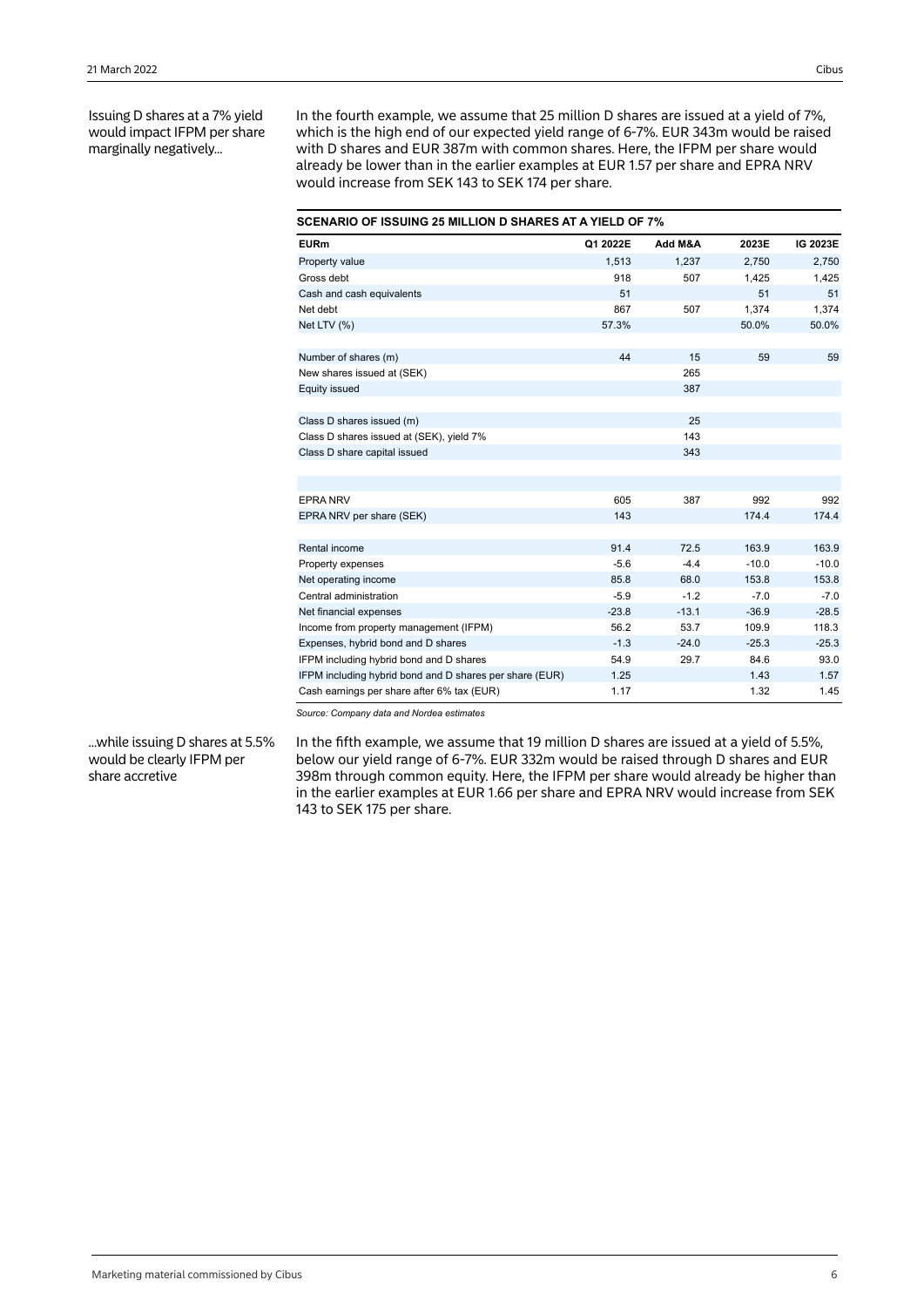| <b>SCENARIO OF ISSUING 19 MILLION D SHARES AT A YIELD OF 5.5%</b> |          |         |         |          |
|-------------------------------------------------------------------|----------|---------|---------|----------|
| <b>EURm</b>                                                       | Q1 2022E | Add M&A | 2023E   | IG 2023E |
| Property value                                                    | 1.513    | 1.237   | 2.750   | 2,750    |
| Gross debt                                                        | 918      | 507     | 1,425   | 1,425    |
| Cash and cash equivalents                                         | 51       |         | 51      | 51       |
| Net debt                                                          | 867      | 507     | 1,374   | 1,374    |
| Net LTV (%)                                                       | 57.3%    |         | 50.0%   | 50.0%    |
| Number of shares (m)                                              | 44       | 16      | 60      | 60       |
| New shares issued at (SEK)                                        |          | 265     |         |          |
| Equity issued                                                     |          | 398     |         |          |
| Class D shares issued (m)                                         |          | 19      |         |          |
| Class D shares issued at (SEK), yield 5.5%                        |          | 182     |         |          |
| Class D share capital issued                                      |          | 332     |         |          |
|                                                                   |          |         |         |          |
| <b>EPRA NRV</b>                                                   | 605      | 398     | 1,003   | 1,003    |
| EPRA NRV per share (SEK)                                          | 143      |         | 175.1   | 175.1    |
| Rental income                                                     | 91.4     | 72.5    | 163.9   | 163.9    |
| Property expenses                                                 | $-5.6$   | $-4.4$  | $-10.0$ | $-10.0$  |
| Net operating income                                              | 85.8     | 68.0    | 153.8   | 153.8    |
| Central administration                                            | $-5.9$   | $-1.2$  | $-7.0$  | $-7.0$   |
| Net financial expenses                                            | $-23.8$  | $-13.1$ | $-36.9$ | $-28.5$  |
| Income from property management (IFPM)                            | 56.2     | 53.7    | 109.9   | 118.3    |
| Expenses, hybrid bond and D shares                                | $-1.3$   | $-18.2$ | $-19.5$ | $-19.5$  |
| IFPM including hybrid bond and D shares                           | 54.9     | 35.5    | 90.4    | 98.8     |
| IFPM including hybrid bond and D shares per share (EUR)           | 1.25     |         | 1.52    | 1.66     |
| Cash earnings per share after 6% tax (EUR)                        | 1.17     |         | 1.40    | 1.54     |

A lower common share price could lead to more active use of class D shares

Issuing new common shares at 25% below the current share price would be less IFPM per share accretive...

Hence, we conclude that it is relatively indifferent, at the current share price of SEK 265, whether funding is done by issuing A shares or D shares. However, we also look at what would happen if Cibus's share price would be lower or higher than SEK 265.

In the table below, we have illustrated what the IFPM per share impact would be if Cibus would finance its growth only through common shares at SEK 200 per share, 25% below the current level. Here, IFPM per share would be only EUR 1.43 versus the previous examples of around EUR 1.60 assuming common equity financing or D share financing at 6.25%, or a combination of the two. Hence, it is clear that the D share gives flexibility to value accretive financing were the Cibus common share to trade temporarily at a lower level due to e.g. turbulence in the equity market.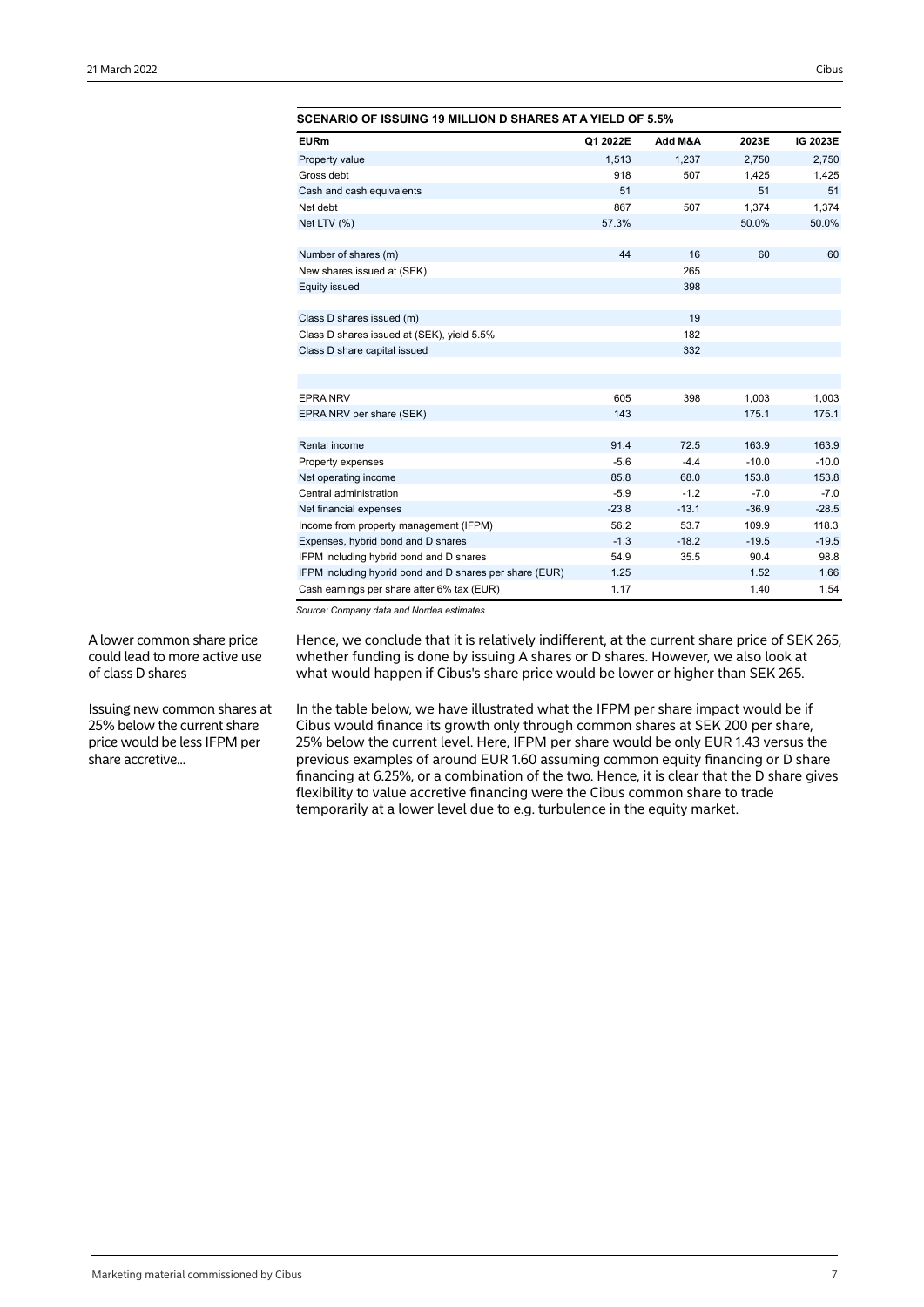| SCENARIO ASSUMING COMMON SHARES ISSUED AT SEK 200       |          |              |         |          |
|---------------------------------------------------------|----------|--------------|---------|----------|
| <b>EURm</b>                                             | Q1 2022E | Add M&A      | 2023E   | IG 2023E |
| Property value                                          | 1,513    | 1,237        | 2,750   | 2,750    |
| Gross debt                                              | 918      | 507          | 1,425   | 1,425    |
| Cash and cash equivalents                               | 51       |              | 51      | 51       |
| Net debt                                                | 867      | 507          | 1,374   | 1,374    |
| Net LTV (%)                                             | 57.3%    |              | 50.0%   | 50.0%    |
| Number of shares (m)                                    | 44       | 38           | 82      | 82       |
| New shares issued at (SEK)                              |          | 200          |         |          |
| <b>Equity issued</b>                                    |          | 730          |         |          |
|                                                         |          |              |         |          |
| Class D shares issued (m)                               |          | $\mathbf{0}$ |         |          |
| Class D shares issued at (SEK), yield 6.25%             |          | 160          |         |          |
| Class D share capital issued                            |          | $\mathbf{0}$ |         |          |
|                                                         |          |              |         |          |
|                                                         |          |              |         |          |
| <b>EPRA NRV</b>                                         | 605      | 730          | 1,335   | 1,335    |
| EPRA NRV per share (SEK)                                | 143      |              | 169.5   | 169.5    |
| Rental income                                           | 91.4     | 72.5         | 163.9   | 163.9    |
| Property expenses                                       | $-5.6$   | $-4.4$       | $-10.0$ | $-10.0$  |
| Net operating income                                    | 85.8     | 68.0         | 153.8   | 153.8    |
| Central administration                                  | $-5.9$   | $-1.2$       | $-7.0$  | $-7.0$   |
| Net financial expenses                                  | $-23.8$  | $-13.1$      | $-36.9$ | $-28.5$  |
| Income from property management (IFPM)                  | 56.2     | 53.7         | 109.9   | 118.3    |
| Expenses, hybrid bond and D shares                      | $-1.3$   | 0.0          | $-1.3$  | $-1.3$   |
| IFPM including hybrid bond and D shares                 | 54.9     | 53.7         | 108.6   | 117.0    |
| IFPM including hybrid bond and D shares per share (EUR) | 1.25     |              | 1.32    | 1.43     |
| Cash earnings per share after 6% tax (EUR)              | 1.17     |              | 1.24    | 1.34     |

...while issuing shares 25% above the current share price would be significantly IFPM per share accretive

In the table below, we present the impact on IFPM per share assuming Cibus would issue common shares at SEK 320 instead of the current share price of SEK 265. Here IFPM per share would be as high as EUR 1.73 and this would make it less attractive to use class D shares as a financing tool.

| <b>SCENARIO ASSUMING COMMON SHARES ISSUED AT SEK 320</b> |          |              |         |          |  |  |  |  |  |  |  |
|----------------------------------------------------------|----------|--------------|---------|----------|--|--|--|--|--|--|--|
| <b>EURm</b>                                              | Q1 2022E | Add M&A      | 2023E   | IG 2023E |  |  |  |  |  |  |  |
| Property value                                           | 1.513    | 1,237        | 2.750   | 2,750    |  |  |  |  |  |  |  |
| Gross debt                                               | 918      | 507          | 1,425   | 1,425    |  |  |  |  |  |  |  |
| Cash and cash equivalents                                | 51       |              | 51      | 51       |  |  |  |  |  |  |  |
| Net debt                                                 | 867      | 507          | 1,374   | 1,374    |  |  |  |  |  |  |  |
| Net LTV (%)                                              | 57.3%    |              | 50.0%   | 50.0%    |  |  |  |  |  |  |  |
| Number of shares (m)                                     | 44       | 24           | 68      | 68       |  |  |  |  |  |  |  |
| New shares issued at (SEK)                               |          | 320          |         |          |  |  |  |  |  |  |  |
| Equity issued                                            |          | 730          |         |          |  |  |  |  |  |  |  |
|                                                          |          |              |         |          |  |  |  |  |  |  |  |
| Class D shares issued (m)                                |          | $\Omega$     |         |          |  |  |  |  |  |  |  |
| Class D shares issued at (SEK), yield 6.25%              |          | 160          |         |          |  |  |  |  |  |  |  |
| Class D share capital issued                             |          | $\mathbf{0}$ |         |          |  |  |  |  |  |  |  |
|                                                          |          |              |         |          |  |  |  |  |  |  |  |
| <b>EPRA NRV</b>                                          | 605      | 730          |         |          |  |  |  |  |  |  |  |
|                                                          |          |              | 1,335   | 1,335    |  |  |  |  |  |  |  |
| EPRA NRV per share (SEK)                                 | 143      |              | 205.1   | 205.1    |  |  |  |  |  |  |  |
| Rental income                                            | 91.4     | 72.5         | 163.9   | 163.9    |  |  |  |  |  |  |  |
| Property expenses                                        | $-5.6$   | $-4.4$       | $-10.0$ | $-10.0$  |  |  |  |  |  |  |  |
| Net operating income                                     | 85.8     | 68.0         | 153.8   | 153.8    |  |  |  |  |  |  |  |
| Central administration                                   | $-5.9$   | $-1.2$       | $-7.0$  | $-7.0$   |  |  |  |  |  |  |  |
| Net financial expenses                                   | $-23.8$  | $-13.1$      | $-36.9$ | $-28.5$  |  |  |  |  |  |  |  |
| Income from property management (IFPM)                   | 56.2     | 53.7         | 109.9   | 118.3    |  |  |  |  |  |  |  |
| Expenses, hybrid bond and D shares                       | $-1.3$   | 0.0          | $-1.3$  | $-1.3$   |  |  |  |  |  |  |  |
| IFPM including hybrid bond and D shares                  | 54.9     | 53.7         | 108.6   | 117.0    |  |  |  |  |  |  |  |
| IFPM including hybrid bond and D shares per share (EUR)  | 1.25     |              | 1.60    | 1.73     |  |  |  |  |  |  |  |
| Cash earnings per share after 6% tax (EUR)               | 1.17     |              | 1.51    | 1.62     |  |  |  |  |  |  |  |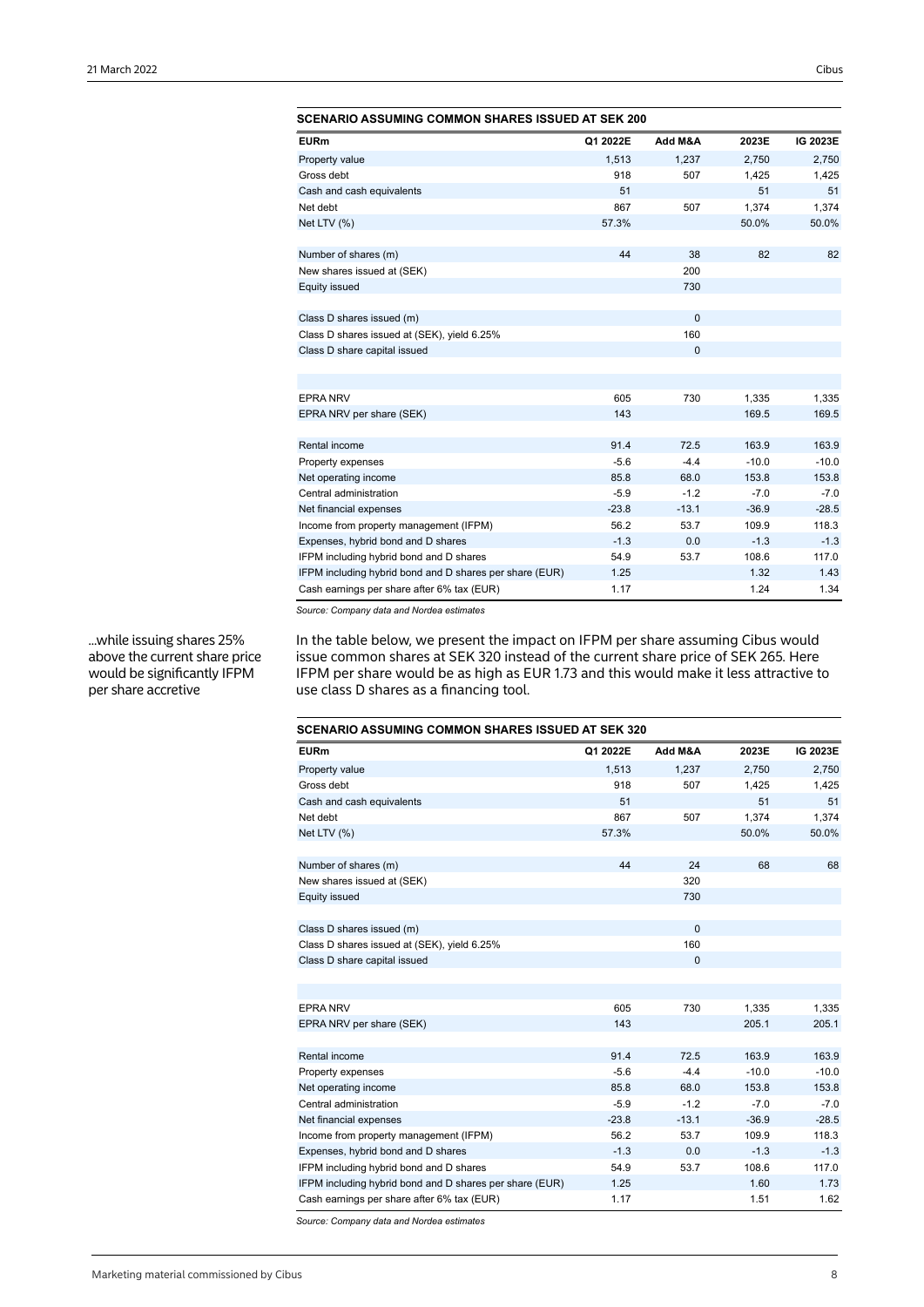D shares gives more equity-like financing flexibility

We conclude that D shares give Cibus more flexibility to its financing toolbox with good opportunities to use D shares if the yield is low or in the event that Cibus's common share trades at a clearly lower level than it does today at SEK 265.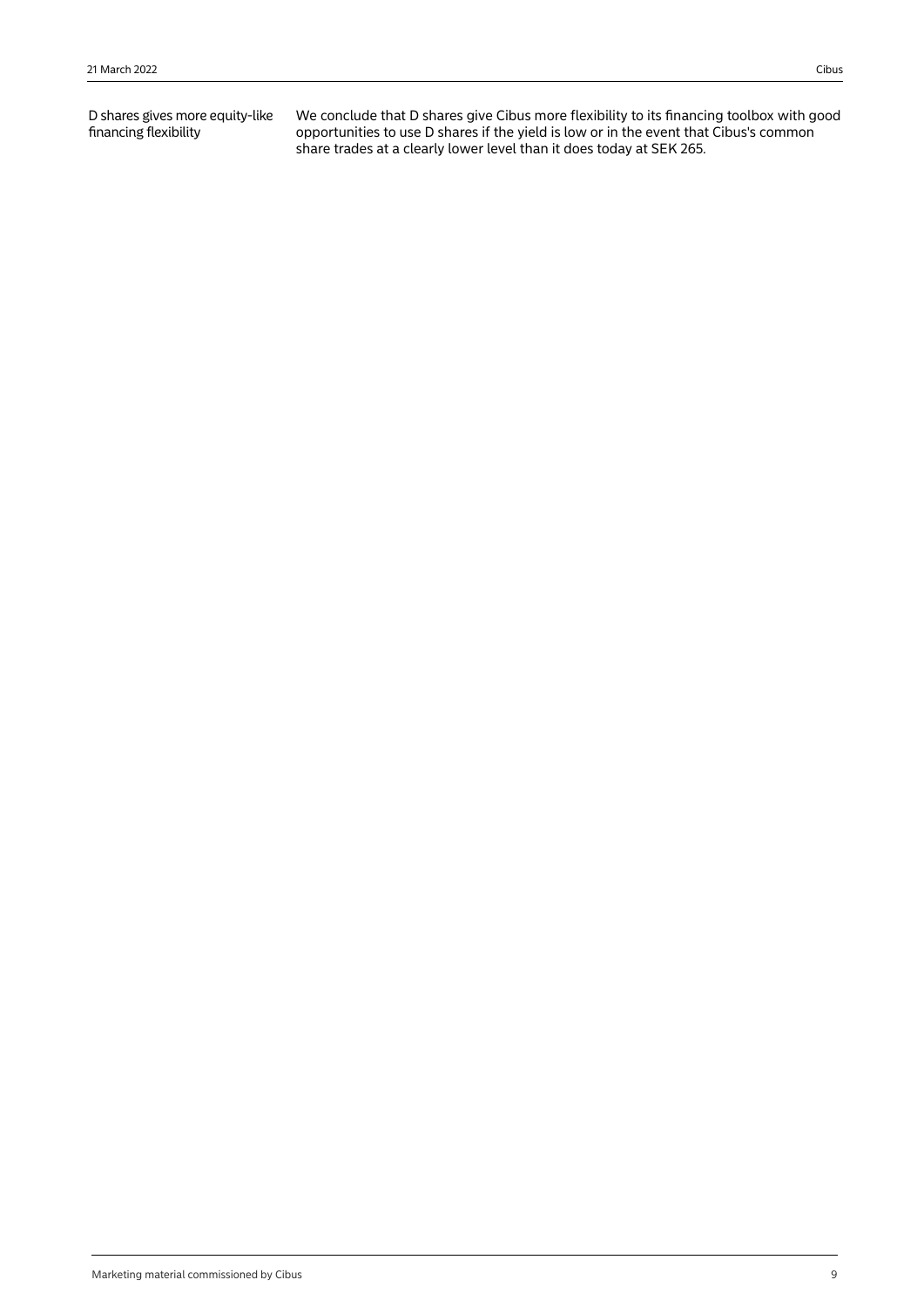The second-largest Nordic player in a segment dominated

Highly diversified property portfolio with a market value of

by pension funds

EUR ~1.5bn

# **Factors to consider when investing in Cibus**

Cibus is a Nordic real estate company focused on grocery and daily goods retail assets. The company owns assets in Finland, Sweden and Norway. Unlike its retail real estate peers, which mainly focus on shopping centres, Cibus is less dependent on macroeconomic fluctuations and competition from e-commerce. Its portfolio is diversified, featuring 400 properties with a broad geographical spread across Finland and Sweden. The company expanded to Norway on 15 October. Cibus also signed agreements during 2021 for eight more properties; those transactions will close during 2022 and bring the property count to 408. In our view, stable cash flows from solid daily goods tenants – combined with strong financial leverage and a high payout ratio – make Cibus an attractive proposition for investors who want a high and predictable dividend distributed on a monthly basis.

**Cibus is now a truly Nordic owner of daily goods properties**

Cibus has established a strong presence in the Nordic real estate sector with its focus on properties anchored by grocery and daily goods merchants. Its current portfolio consists of Finnish, Swedish and Norwegian assets. In a segment dominated by Swedish and Finnish pension funds, Cibus has rapidly become the second-largest Nordic investor in the field, with a total property value of EUR ~1.5bn following its recently announced acquisitions. Cibus is second only to Trophi Fastighets AB, which has a total property value of EUR ~1.7bn (as of Q4 2021).

Cibus targets stable cash flow from established grocery and daily goods tenants. Combined with its balanced use of leverage, this creates high dividend capacity. As of 31 December 2021, Cibus had 400 properties in its portfolio with a leasable area of 866,920  $\text{m}^2$ . After the recently announced acquisitions (closing in 2022), the portfolio will have 408 properties, lettable area of 881,120  $m^2$ , and a market value of EUR 1,543m. The portfolio is diversified, with no single property in the portfolio accounting for more than 2.1% of the portfolio's total net operating income, eliminating dependency on any individual property. Only one property accounts for more than 2% of the portfolio's total rental income.



Cibus's anchor tenants include the largest grocery and daily goods players in Finland and Sweden

Around 90% of the company's rental income comes from properties where Kesko, Tokmanni, Coop, S-Group or Lidl are the anchor tenants. Cibus's portfolio is diversified in terms of property type, however – it includes supermarkets, discount stores, hypermarkets, smaller markets and other retail assets. More than 90% of its leases are classified as net leases, meaning that the risk associated with operating costs is very low for the property owner. Approximately 84% of the portfolio's net operating income on an annual basis stems from properties in Finland, 15% from properties in Sweden and 1% from properties in Norway. Supermarkets account for the majority of the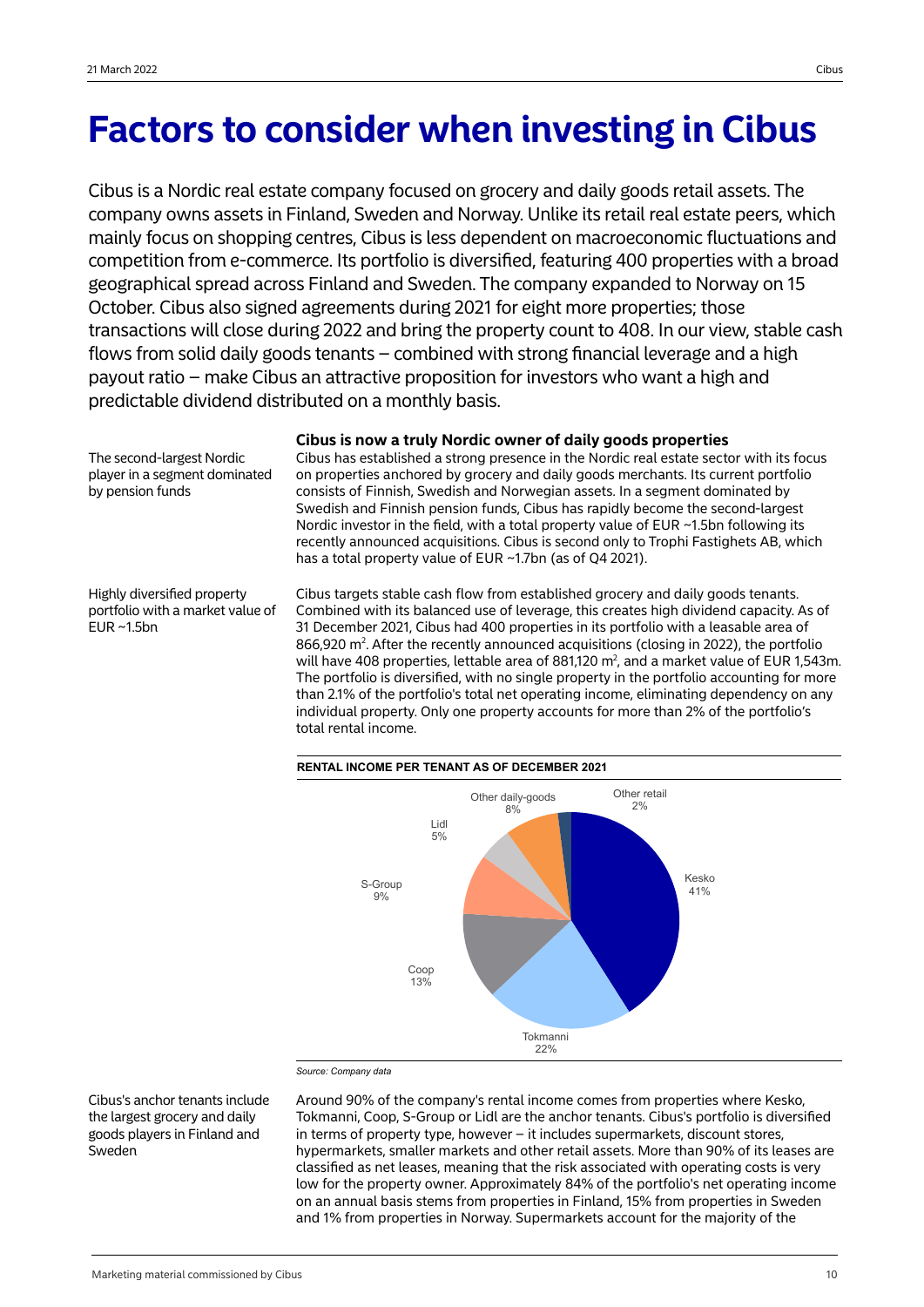| grocery sales in Finland, Sweden and Norway and represent the dominant type of store |  |
|--------------------------------------------------------------------------------------|--|
| property in the company's portfolio.                                                 |  |

| Minimal dependence on<br>macroeconomic factors                                            | Grocery and daily goods tenants are resilient<br>Grocery and daily goods sales, for obvious reasons, have been highly resilient to<br>macroeconomic swings.                                                                                                                                                                                                                                                                                                                                                                                                                                                                                                                                                                                                                                                                                                                                                                                                                                                         |
|-------------------------------------------------------------------------------------------|---------------------------------------------------------------------------------------------------------------------------------------------------------------------------------------------------------------------------------------------------------------------------------------------------------------------------------------------------------------------------------------------------------------------------------------------------------------------------------------------------------------------------------------------------------------------------------------------------------------------------------------------------------------------------------------------------------------------------------------------------------------------------------------------------------------------------------------------------------------------------------------------------------------------------------------------------------------------------------------------------------------------|
| Grocery and daily goods sales<br>are less affected by<br>e-commerce                       | In recent years, retail real estate has fallen out of favour among investors, mainly due to<br>fears about the impact of e-commerce on demand for physical stores in fashion,<br>consumer electronics, etc. Online sales of groceries and daily goods have increased in<br>recent years, albeit from a low level. In countries and areas with low population density,<br>however, we believe it is especially difficult to make online ordering and home delivery<br>for grocery and daily goods profitable.                                                                                                                                                                                                                                                                                                                                                                                                                                                                                                        |
| Barriers to entry are high for<br>players focusing purely on<br>online grocery operations | We find this true for the Nordic region, where population density is low outside the<br>largest cities. In Sweden and Finland, the grocery market is concentrated among a few<br>players, which might lower the barriers to entry for pure online players, as the<br>traditional players are not keen to invest in large-scale grocery online offerings and<br>services. Traditional grocery and daily goods players, however, have the infrastructure<br>in place to respond quickly if e-commerce competition intensifies. One advantage for<br>Kesko and S-Group in Finland and Coop in Sweden is that same-day local pickup is<br>already provided by existing grocery players with countrywide store coverage.                                                                                                                                                                                                                                                                                                 |
| In the near term, we expect a<br>limited earnings boost from a<br>lower cost of debt      | Cibus has refinanced its bank loans and bonds<br>Cibus operates with an appropriate level of debt considering its stable cash flow<br>profile, in our view. Net LTV was 57.8% at the end of Q4 2021, and we estimate the<br>weighted average total cost of debt was roughly 2.6%. Cibus refinanced one of its three<br>loan facilities at the end of 2018 and the other two during H1 2019. All refinancing<br>rounds resulted in longer debt maturity and lower interest rates, partly explained by<br>the fact that all initial loan facilities were negotiated before Cibus's IPO. Its bank<br>financing has an average interest rate of 1.7% plus three-month Euribor (with floor).<br>The EUR 135m bond that would have matured in 2021 was refinanced at an unchanged<br>coupon of 4.5%. In conjunction with the EUR 102m acquisition in Q4 2020, Cibus<br>established a new senior loan facility. Gross debt was EUR 917m at the end of Q4 2021,<br>with bank debt of EUR 724m and bonds totalling EUR 194m. |
| EUR 30m hybrid bond issued<br>in June 2021                                                | On 17 June 2021, Cibus announced that it had successfully issued EUR 30m of hybrid<br>bonds, with the first call date on 24 September 2026. The hybrid bond has an interest<br>rate of three-month Euribor plus 475 bp.                                                                                                                                                                                                                                                                                                                                                                                                                                                                                                                                                                                                                                                                                                                                                                                             |

## **COST OF DEBT FORECASTS**

|                   | 30 Sep 2018 |          | 5 Nov 2018  |          |             | 31 Dec 2018 |             | 31 Dec 2019 |             | <b>Coop acquisition</b> |             | <b>Latest estimated</b> |  |
|-------------------|-------------|----------|-------------|----------|-------------|-------------|-------------|-------------|-------------|-------------------------|-------------|-------------------------|--|
|                   | <b>EURm</b> | Cost (%) | <b>EURm</b> | Cost (%) | <b>EURm</b> | Cost (%)    | <b>EURm</b> | Cost (%)    | <b>EURm</b> | Cost (%)                | <b>EURm</b> | Cost (%)                |  |
| <b>Bank loans</b> | 324         | 2.3%     | 354         | 2.1%     | 354         | 2.1%        | 403         | 2.0%        | 551         | 2.1%                    | 724         | 2.1%                    |  |
| <b>Bond</b>       | 135         | 4.5 %    | 135         | 4.5%     | 135         | 4.5 %       | 135         | 4.5%        | 193         | 4.6%                    | 193         | 4.6%                    |  |
| Group total       | 459         | 3.0%     | 489         | 2.8%     | 489         | 2.8%        | 538         | 2.6%        | 744         | 2.7%                    | 917         | 2.6%                    |  |
| Debt cost/year    | $-13.6$     |          | $-13.6$     |          | $-13.6$     |             | $-14.1$     |             | $-20.4$     |                         | $-23.8$     |                         |  |

| Cibus now intends to grow its<br>portfolio to EUR 2.5-3bn by the<br>end of 2023   | Aiming to double its portfolio by 2023<br>On 1 December 2021, Cibus announced strong transaction flow for potential<br>acquisitions and therefore updated its growth targets for the short to medium term.<br>Cibus now estimates that the portfolio should nearly double by the end of 2023, up to<br>EUR 2.5-3bn, from EUR 1,500m as of Q4 2021. Cibus had previously lifted its acquisition<br>target from EUR 50m up to EUR 50-100m annually, while it carried out acquisitions of<br>EUR 369m in 2020 and EUR 214m in 2021. |
|-----------------------------------------------------------------------------------|----------------------------------------------------------------------------------------------------------------------------------------------------------------------------------------------------------------------------------------------------------------------------------------------------------------------------------------------------------------------------------------------------------------------------------------------------------------------------------------------------------------------------------|
| implying annual acquisitions<br>of EUR 500-750m                                   | The new target implies acquisitions of EUR 1-1.5bn for 2022-23, i.e. EUR 500-750m<br>annually. This is materially higher than the 2020-21 acquisitions level of EUR 214-369m<br>and quite ambitious, in our view. We do not have enough visibility into the transaction<br>market to verify the availability of acquisition targets, but note that Cibus could pursue<br>a combination of smaller deals and larger portfolio transactions.                                                                                       |
| Trading at a substantial EPRA<br>NRV premium, Cibus has a<br>clear advantage over | The new growth targets imply significant additional equity-like needs for 2022-23.<br>Assuming Cibus gradually lowers it LTV to around 50%, which we believe is required<br>for an investment grade (IG) rating, its equity-like need for the coming two years would                                                                                                                                                                                                                                                             |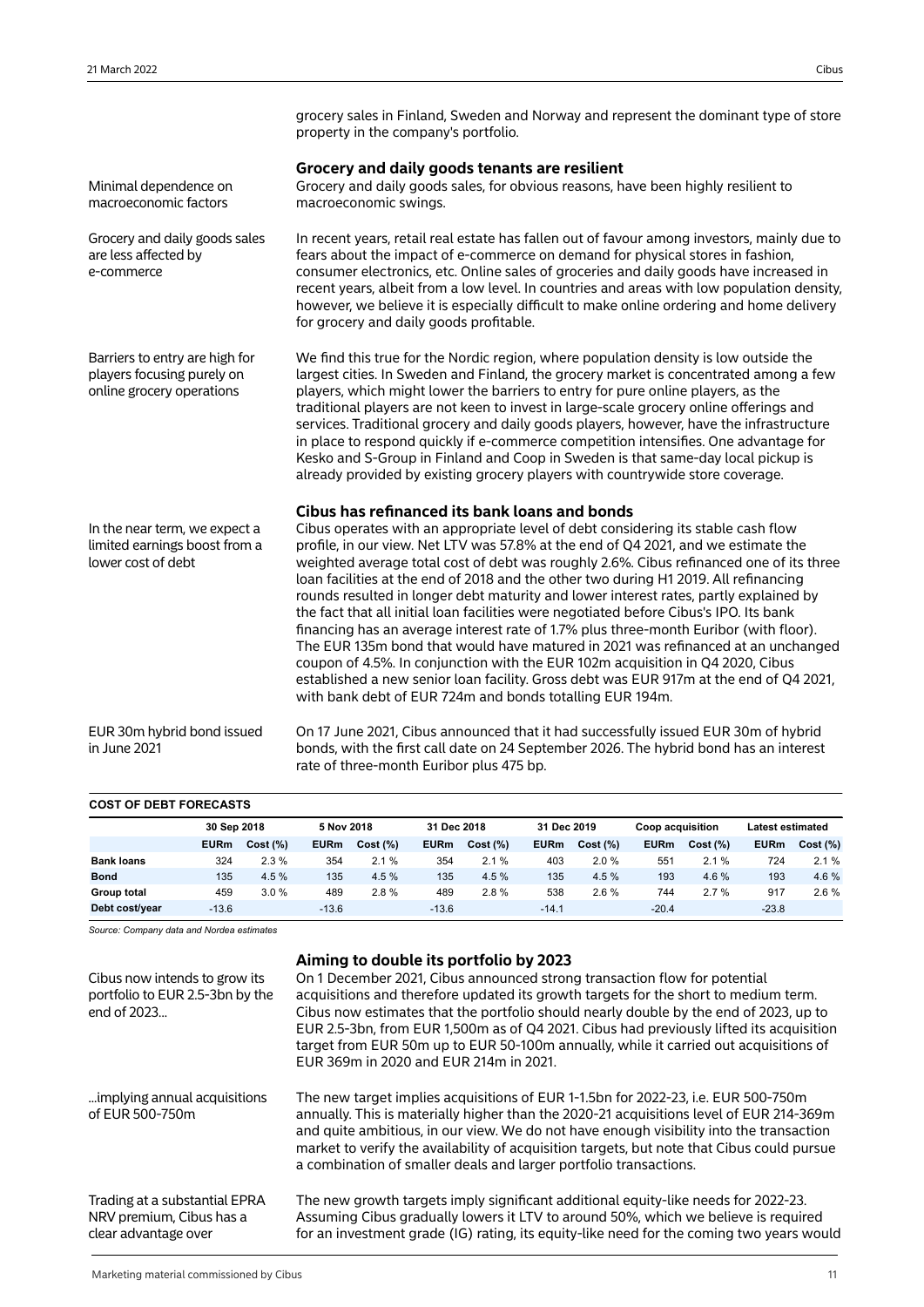| institutional investors                  | be roughly EUR 600-900m. A part of the equity portion, however, could be funded with<br>hybrid bonds or by issuing class D-shares. Trading at a ~90% premium to Q4 2021<br>EPRA NRV makes equity-based M&A financing highly attractive, as equity issuance<br>above EPRA NRV in itself increases the EPRA NRV. Cibus is currently trading at an<br>implied yield of ~4.3%, which in our view implies that Cibus will be able to outbid the<br>competition in many potential larger portfolio transactions. Most competitors are<br>Nordic institutions that have the disadvantage of not being able to use equity priced in<br>the market at a premium. On the other hand, if the institutions' return-on-equity<br>requirement is below 4.3%, they might be able to pay similar prices. |
|------------------------------------------|------------------------------------------------------------------------------------------------------------------------------------------------------------------------------------------------------------------------------------------------------------------------------------------------------------------------------------------------------------------------------------------------------------------------------------------------------------------------------------------------------------------------------------------------------------------------------------------------------------------------------------------------------------------------------------------------------------------------------------------------------------------------------------------|
| Assumptions for M&A scenario<br>analysis | The table below illustrates a simple scenario analysis where we assume that Cibus can<br>grow its portfolio to EUR 2.75bn by the end of 2023, i.e. to the midpoint of its targeted<br>EUR 2.5-3bn portfolio size. We make the following assumptions:                                                                                                                                                                                                                                                                                                                                                                                                                                                                                                                                     |
|                                          | • Cibus will acquire properties for EUR 1,237m in total between Q1 2022 and 2023,<br>taking the portfolio size to EUR 2.75bn by the end of 2023. We have assumed the<br>property value to be EUR 1,513m at the end of Q1 2022E and EPRA NRV of EUR<br>13.75.                                                                                                                                                                                                                                                                                                                                                                                                                                                                                                                             |
|                                          | • The net yield assumption for acquisitions is 5.5%, an assumption that might be<br>conservative when it comes to smaller acquisitions and optimistic for larger<br>portfolio acquisitions.                                                                                                                                                                                                                                                                                                                                                                                                                                                                                                                                                                                              |
|                                          | • All acquisitions will be financed with an assumption of LTV gradually declining to<br>50% by the end of 2023, which is realistic given Cibus's IG rating ambitions. As a<br>consequence, gross debt would increase to EUR 1,425m at the end of 2023, which<br>equals net LTV of 50% assuming a cash position of EUR 51m (as of reported Q4<br>2021).                                                                                                                                                                                                                                                                                                                                                                                                                                   |
|                                          | • EUR 392m of new equity would be issued. We assume equity to be issued at SEK<br>265 per share, i.e. the current share price. This would increase the share count from<br>44 million at the end of Q1 2022 to 59 million by the end of 2023. In reality, equity<br>need is EUR 561m assuming EUR 168m of 11m new D shares issued at SEK 160 per<br>share, but in order to make the EPS calculations comparable to the current share<br>price prior to Cibus shares go ex-D shares, we make this adjustment. The 11m D<br>shares that will be issued to current shareholders will not contribute any funds to<br>Cibus.                                                                                                                                                                  |
|                                          | • We assume Cibus would raise EUR 338m by issuing 22m class D shares at 6.25%<br>yield.                                                                                                                                                                                                                                                                                                                                                                                                                                                                                                                                                                                                                                                                                                  |
|                                          | • Central administration costs would increase by 20% to EUR 7.0m in 2023 from EUR<br>5.9m annually as of Q4 2021.                                                                                                                                                                                                                                                                                                                                                                                                                                                                                                                                                                                                                                                                        |
|                                          | • In our 2023 scenario, we assume the average cost of debt to be ~2.6%, as presented<br>in the Q4 earnings capacity calculations disclosed by the company.                                                                                                                                                                                                                                                                                                                                                                                                                                                                                                                                                                                                                               |
|                                          | In the IG 2023 scenario, we assume Cibus will achieve an Investment Grade rating,<br>as disclosed as a target for the company. In our IG 2023 scenario, we assume the<br>average cost of debt will decline to 2.0%. We believe it is unlikely that the IG rating<br>will be achieved during 2023 but find it relevant to present the impact from an IG<br>rating on cost of debt. We believe it is realistic to assume an IG rating during 2024.                                                                                                                                                                                                                                                                                                                                         |
|                                          | • In calculating taxes on operations, we assume a 6% tax rate on income from<br>property management. This is used to calculate the cash earnings per share.                                                                                                                                                                                                                                                                                                                                                                                                                                                                                                                                                                                                                              |
|                                          |                                                                                                                                                                                                                                                                                                                                                                                                                                                                                                                                                                                                                                                                                                                                                                                          |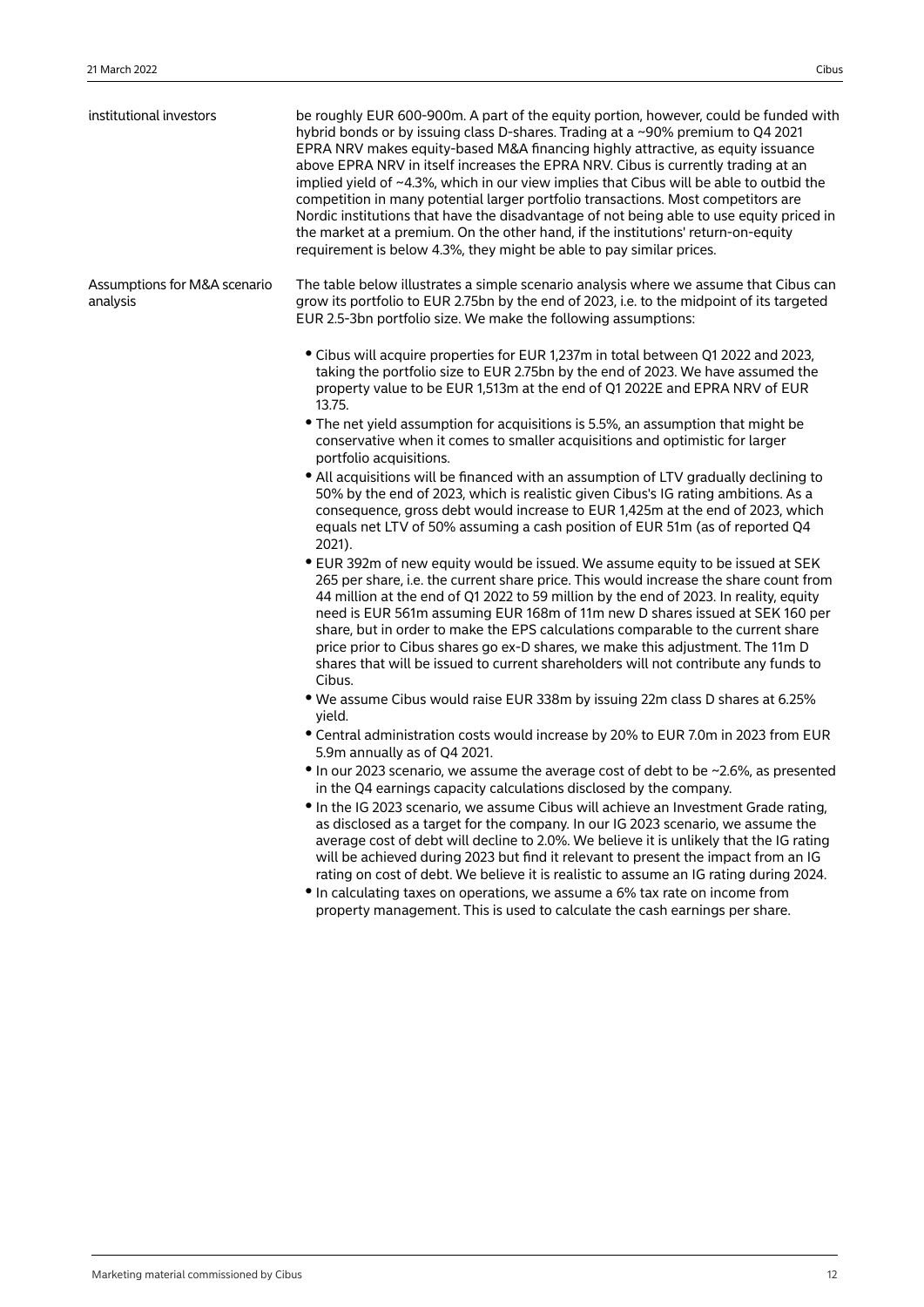| M&A SCENARIO                                            |          |         |         |          |
|---------------------------------------------------------|----------|---------|---------|----------|
| <b>EURm</b>                                             | Q1 2022E | Add M&A | 2023E   | IG 2023E |
| Property value                                          | 1.513    | 1.237   | 2.750   | 2,750    |
| Gross debt                                              | 918      | 507     | 1,425   | 1,425    |
| Cash and cash equivalents                               | 51       |         | 51      | 51       |
| Net debt                                                | 867      | 507     | 1.374   | 1.374    |
| Net LTV (%)                                             | 57.3%    |         | 50.0%   | 50.0%    |
| Number of shares (m)                                    | 44       | 15      | 59      | 59       |
| New shares issued at (SEK)                              |          | 265     |         |          |
| <b>Equity issued</b>                                    |          | 392     |         |          |
|                                                         |          |         |         |          |
| Class D shares issued (m)                               |          | 22      |         |          |
| Class D shares issued at (SEK), yield 6.25%             |          | 160     |         |          |
| Class D share capital issued                            |          | 338     |         |          |
|                                                         |          |         |         |          |
| <b>EPRA NRV</b>                                         | 605      | 392     | 997     | 997      |
| EPRA NRV per share (SEK)                                | 143      |         | 174.7   | 174.7    |
|                                                         |          |         |         |          |
| Rental income                                           | 91.4     | 72.5    | 163.9   | 163.9    |
| Property expenses                                       | $-5.6$   | $-4.4$  | $-10.0$ | $-10.0$  |
| Net operating income                                    | 85.8     | 68.0    | 153.8   | 153.8    |
| Central administration                                  | $-5.9$   | $-1.2$  | $-7.0$  | $-7.0$   |
| Net financial expenses                                  | $-23.8$  | $-13.1$ | $-36.9$ | $-28.5$  |
| Income from property management (IFPM)                  | 56.2     | 53.7    | 109.9   | 118.3    |
| Expenses, hybrid bond and D shares                      | $-1.3$   | $-21.1$ | $-22.4$ | $-22.4$  |
| IFPM including hybrid bond and D shares                 | 54.9     | 32.6    | 87.5    | 95.9     |
| IFPM including hybrid bond and D shares per share (EUR) | 1.25     |         | 1.47    | 1.61     |
| Cash earnings per share after 6% tax (EUR)              | 1.17     |         | 1.36    | 1.50     |

EPRA NRV would jump 22% based on new share issuance...

...while IFPM per share would increase by 18-29%

Based on the current share price, cash earnings multiples would decline to 15.5-16.7x in our scenario analysis

Our fair value range is SEK 260-320 per share EPRA NRV would increase to SEK 175 per share (from SEK 143 per share in Q1 2022E) based solely on the new equity (EUR 392m) raised at a premium to EPRA NRV.

As presented in the scenario analysis above, under our assumptions, income from property management (IFPM) per share, including the impact from the hybrid bond and D shares, would increase by 18% from EUR 1.25 to EUR 1.47. In our IG 2023 scenario, IFPM per share would increase by 29% to EUR 1.61 per share.

According to our scenario analysis, Cibus is trading at a 52% premium to 2023E EPRA NRV, while we expect EPRA NRV to increase to SEK 175 per share as a consequence of share issuances at a premium to EPRA NRV. Cash earnings multiples decline to 18.7x in our 2023 scenario and to 17.0x in the IG 2023 scenario, based on a share price of SEK 265. If Cibus were to distribute 90% of its cash earnings in dividends, the dividend yield based on a share price of SEK 265 would be 5.0% in our 2023 scenario and 5.5% in the IG 2023 scenario.

## **Valuation conclusion**

Our main valuation approach is based on 2023E P/EPRA NRV of 1.50-1.85x, which results in a fair value range of SEK 260-320 (240-300) per share. A peer group EPRA/ NRV valuation suggests a narrow range of SEK 244-252, while the peer P/adjusted EPS range is wider at SEK 291-311 per share. In terms of our various valuation approaches, we assign the greatest weight to P/EPRA NRV, backed by DCF and peer valuation. We arrive at a fair value range of SEK 260-320 per share, corresponding to 2023E adjusted P/E of 19.4-23.9x.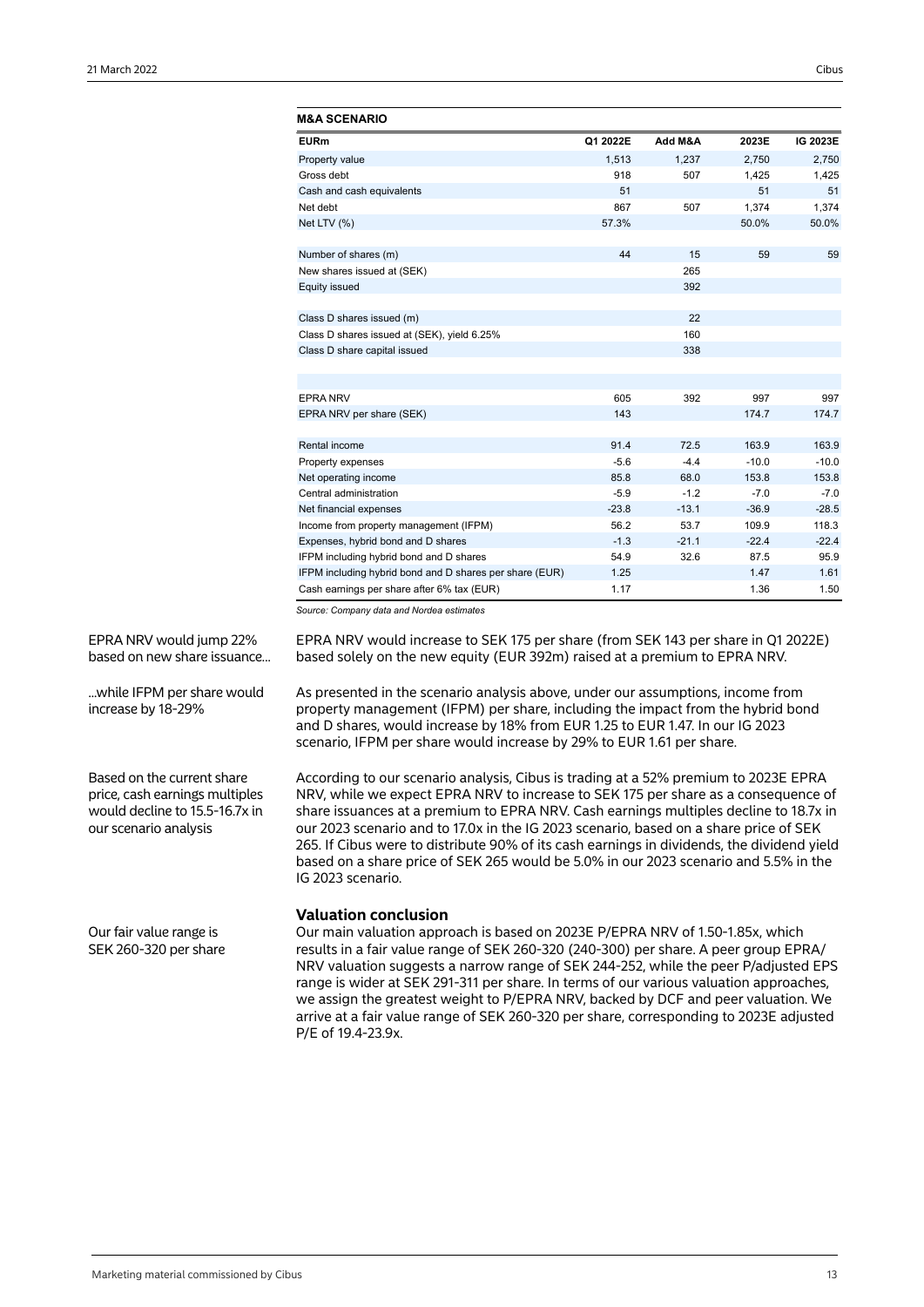![](_page_13_Figure_2.jpeg)

![](_page_13_Figure_3.jpeg)

*Source: Company data and Nordea estimates*

Our peer group of Swedish real estate compounders are trading at higher adjusted P/E multiples than our fair value range of 19.4-23.9x. Cibus is currently trading at 19.8x 2023E adjusted P/E.

### **PEER GROUP VALUATION: SWEDISH REAL ESTATE COMPOUNDERS**

|                                                |        | Adj. P/E |       |       | <b>P/EPRA NAV/NRV</b> |      |       | Dividend yield (%) |      |       |       |
|------------------------------------------------|--------|----------|-------|-------|-----------------------|------|-------|--------------------|------|-------|-------|
| Company                                        | Price  | 2021     | 2022E | 2023E |                       | 2021 | 2022E | 2023E              | 2021 | 2022E | 2023E |
| Fastighets AB Trianon                          | 211.00 | 39.9     | 28.7  | 24.3  |                       | 172% | 130%  | 116%               | 0.9% | 1.2%  | 1.3%  |
| Nyfosa AB                                      | 140.90 | 8.5      | 17.9  | 15.1  |                       | 154% | 137%  | 127%               | 2.4% | 2.8%  | 3.1%  |
| Sagax AB                                       | 287.40 | 13.1     | 32.3  | 29.3  |                       | 331% | 265%  | 223%               |      |       |       |
| Samhallsbyggnadsbolaget I Norden AI            | 47.84  | 2.9      | 21.8  | 18.3  |                       | 138% | 112%  | 99%                | 2.0% | 3.0%  | 3.3%  |
| Average                                        |        | 16.1     | 25.2  | 21.8  |                       | 199% | 161%  | 141%               | 1.8% | 2.3%  | 2.6%  |
| <b>Median</b>                                  |        | 10.8     | 25.3  | 21.3  |                       | 163% | 134%  | 121%               | 2.0% | 2.8%  | 3.1%  |
|                                                |        |          |       |       |                       |      |       |                    |      |       |       |
| Cibus (Nordea estimates)                       | 265.00 | 21.5     | 21.5  | 19.8  |                       | 191% | 169%  | 153%               | 3.9% | 4.1%  | 4.3%  |
| Note: Share prices updated as of 18 March 2022 |        |          |       |       |                       |      |       |                    |      |       |       |

*Source: Refinitiv, company data and Nordea estimates*

Dividend yield does not directly impact valuation, but a high dividend yield should offer downside protection

Cibus focuses on creating a portfolio of grocery and daily goods assets that generate stable cash flows, and it enhances returns for shareholders by using an optimal level of debt. Hence, the company's main objective is to maximise its dividend capacity and distribute a significant share of earnings as dividends. Our dividend yield forecast of 4.1% for 2022 should offer solid downside protection for Cibus's shares. The dividend yield should therefore not have an impact on valuation, but if Cibus can maintain or grow the dividend, we reason that the dividend yield should offer downside protection and an attractive stable dividend play. Our fair value range of SEK 260-320 per share corresponds to a 2023E dividend yield of 3.6-4.4%. Currently, Cibus is trading at a 4.3% dividend yield for 2023E.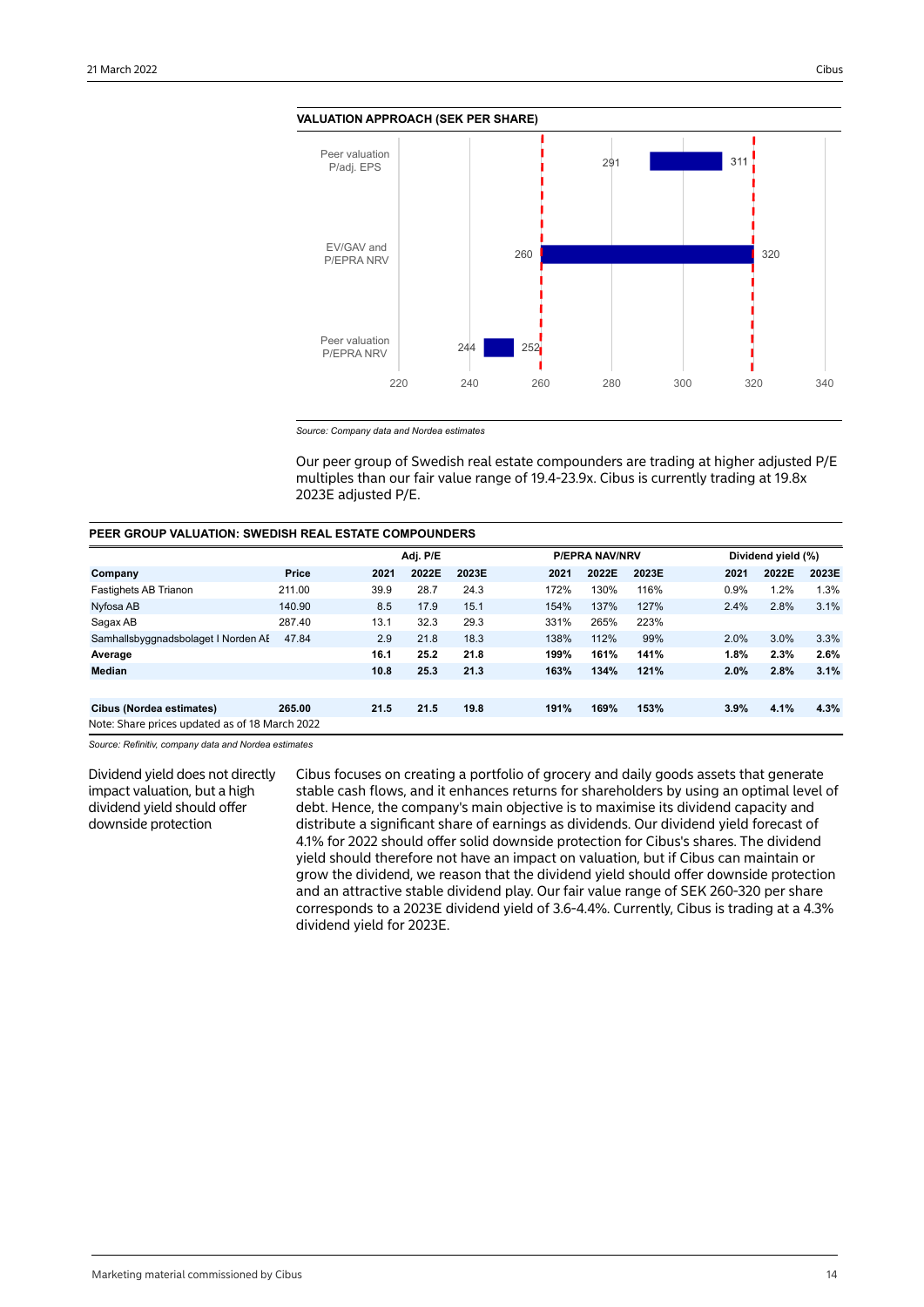## **VALUATION TABLE**

| Share price | Share price | EV/GAV(x) |       | P/EPRA NRV (x) |       | Adj. PE |       | NOI/EV (%) |       | Dividend yield (%) |         |
|-------------|-------------|-----------|-------|----------------|-------|---------|-------|------------|-------|--------------------|---------|
| (SEK)       | (EUR)       | 2022E     | 2023E | 2022E          | 2023E | 2022E   | 2023E | 2022E      | 2023E | 2022E              | 2023E   |
| 190.00      | 18.25       | 1.07      | 1.05  | 1.21           | 1.10  | 15.4    | 14.2  | 5.1        | 5.4   | 5.7                | 6.0     |
| 200.00      | 19.21       | 1.10      | 1.07  | 1.28           | 1.16  | 16.2    | 15.0  | 5.0        | 5.3   | 5.4                | 5.7     |
| 210.00      | 20.18       | 1.13      | 1.10  | 1.34           | 1.21  | 17.0    | 15.7  | 4.8        | 5.1   | 5.2                | 5.5     |
| 220.00      | 21.14       | 1.15      | 1.13  | 1.41           | 1.27  | 17.8    | 16.5  | 4.7        | 5.0   | 4.9                | $5.2\,$ |
| 230.00      | 22.10       | 1.18      | 1.15  | 1.47           | 1.33  | 18.6    | 17.2  | 4.6        | 4.9   | 4.7                | 5.0     |
| 240.00      | 23.06       | 1.20      | 1.18  | 1.53           | 1.39  | 19.4    | 18.0  | 4.5        | 4.8   | 4.5                | 4.8     |
| 250.00      | 24.02       | 1.23      | 1.20  | 1.60           | 1.45  | 20.2    | 18.7  | 4.4        | 4.7   | 4.3                | 4.6     |
| 260.00      | 24.98       | 1.26      | 1.23  | 1.66           | 1.50  | 21.1    | 19.4  | 4.3        | 4.6   | 4.2                | 4.4     |
| 270.00      | 25.94       | 1.28      | 1.26  | 1.72           | 1.56  | 21.9    | 20.2  | 4.2        | 4.5   | 4.0                | 4.2     |
| 280.00      | 26.90       | 1.31      | 1.28  | 1.79           | 1.62  | 22.7    | 20.9  | 4.2        | 4.4   | 3.9                | 4.1     |
| 290.00      | 27.86       | 1.34      | 1.31  | 1.85           | 1.68  | 23.5    | 21.7  | 4.1        | 4.3   | 3.7                | 3.9     |
| 300.00      | 28.82       | 1.36      | 1.33  | 1.92           | 1.73  | 24.3    | 22.4  | 4.0        | 4.2   | 3.6                | 3.8     |
| 310.00      | 29.78       | 1.39      | 1.36  | 1.98           | 1.79  | 25.1    | 23.2  | 3.9        | 4.2   | 3.5                | 3.7     |
| 320.00      | 30.74       | 1.42      | 1.39  | 2.04           | 1.85  | 25.9    | 23.9  | 3.8        | 4.1   | 3.4                | 3.6     |
| 330.00      | 31.70       | 1.44      | 1.41  | 2.11           | 1.91  | 26.7    | 24.7  | 3.8        | 4.0   | 3.3                | 3.5     |
| 340.00      | 32.67       | 1.47      | 1.44  | 2.17           | 1.97  | 27.5    | 25.4  | 3.7        | 3.9   | 3.2                | 3.4     |
| 350.00      | 33.63       | 1.50      | 1.46  | 2.24           | 2.02  | 28.3    | 26.2  | 3.6        | 3.9   | 3.1                | 3.3     |
| 360.00      | 34.59       | 1.52      | 1.49  | 2.30           | 2.08  | 29.2    | 26.9  | 3.6        | 3.8   | 3.0                | 3.2     |
| 370.00      | 35.55       | 1.55      | 1.52  | 2.36           | 2.14  | 30.0    | 27.7  | 3.5        | 3.7   | 2.9                | 3.1     |
| 380.00      | 36.51       | 1.58      | 1.54  | 2.43           | 2.20  | 30.8    | 28.4  | 3.5        | 3.7   | 2.8                | 3.0     |
| 390.00      | 37.47       | 1.60      | 1.57  | 2.49           | 2.26  | 31.6    | 29.2  | 3.4        | 3.6   | 2.8                | 2.9     |

*Source: Nordea estimates*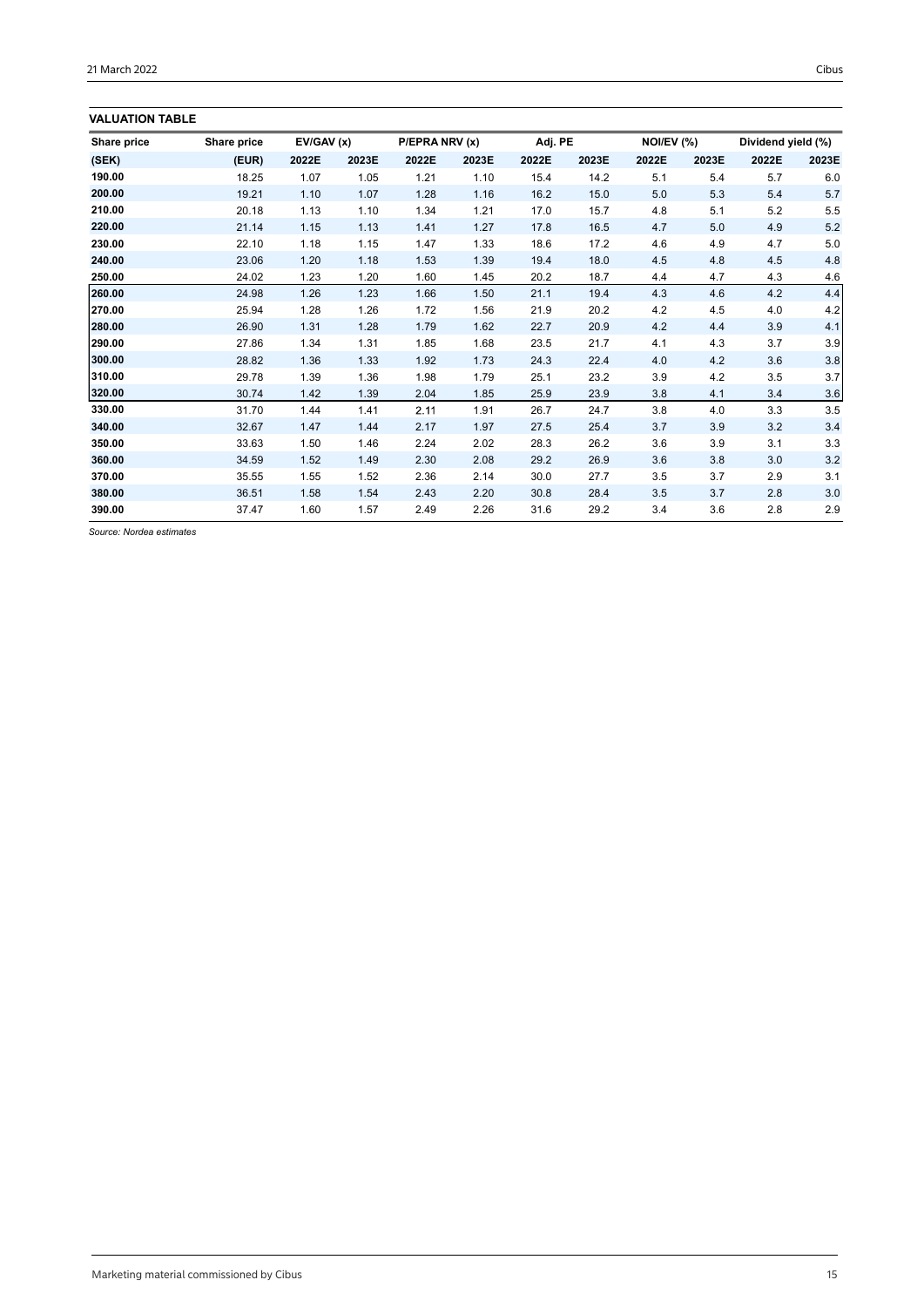## **Detailed estimates**

### **ANNUAL ESTIMATES**

| <b>EURm</b>                                      | 2020     | 2021     | 2022E    | 2023E    | 2024E    |
|--------------------------------------------------|----------|----------|----------|----------|----------|
| <b>Rental income</b>                             | 65       | 81       | 93       | 98       | 100      |
| Rental income growth                             | 26.2%    | 24.6%    | 14.3%    | 6.0%     | 2.0%     |
| Property expenses                                | $-3$     | $-4$     | $-6$     | $-6$     | $-6$     |
| Net rental income                                | 61       | 76       | 87       | 92       | 94       |
| NRI margin %                                     | 94.4%    | 94.2%    | 93.9%    | 94.0%    | 94.0%    |
| Administrative expenses                          | $-7$     | $-6$     | -6       | $-6$     | $-6$     |
| Other operating income                           | 9        | 13       | 10       | 10       | 10       |
| Other operating expenses                         | $-10$    | $-14$    | $-10$    | $-10$    | $-10$    |
| Profit/loss on sales of investment properties    | 0        | $\Omega$ | 0        | 0        | $\Omega$ |
| Profit/loss on sales of trading properties       | $\Omega$ | $\Omega$ | $\Omega$ | $\Omega$ | $\Omega$ |
| Fair value changes of investment properties      | 6        | 11       | 23       | 11       | 11       |
| Depreciation, amortisation and impairment losses | 0        | 1        | $\Omega$ | $\Omega$ | $\Omega$ |
| <b>Operating profit/loss</b>                     | 61       | 80       | 104      | 98       | 99       |
| Financial income                                 | $\Omega$ | $\Omega$ | $\Omega$ | $\Omega$ | $\Omega$ |
| <b>Financial expenses</b>                        | $-21$    | $-22$    | $-25$    | $-25$    | $-25$    |
| <b>Net financials</b>                            | $-21$    | $-22$    | $-25$    | $-25$    | $-25$    |
| Share of result from associated companies        | 0        | $\Omega$ | $\Omega$ | $\Omega$ | $\Omega$ |
| <b>Profit before taxes</b>                       | 39       | 58       | 79       | 73       | 75       |
| Current tax expense                              | $\Omega$ | $\Omega$ | $-3$     | $-4$     | $-4$     |
| Change in deferred tax                           | $-5$     | $-8$     | $-5$     | $-2$     | $-2$     |
| Profit/loss for the period                       | 34       | 50       | 72       | 67       | 68       |
| <b>Funds from operations</b>                     | 33       | 47       | 53       | 58       | 59       |

*Source: Company data and Nordea estimates*

## **INTERIM ESTIMATES**

| <b>EURm</b>                                      | Q1/2021      | Q2/2021        | Q3/2021        | Q4/2021      | Q1/2022E       | Q2/2022E     | Q3/2022E       | Q4/2022E |
|--------------------------------------------------|--------------|----------------|----------------|--------------|----------------|--------------|----------------|----------|
| <b>Rental income</b>                             | 19           | 20             | 20             | 22           | 22             | 23           | 23             | 25       |
| Rental income growth                             | 54.8%        | 50.5%          | 53.7%          | 11.1%        | 15.4%          | 14.2%        | 13.3%          | 14.5%    |
| Property expenses                                | $-1$         | $-1$           | $-1$           | $-1$         | $-1$           | $-1$         | $-1$           | $-1$     |
|                                                  |              |                |                |              |                |              |                |          |
| Net rental income                                | 19           | 19             | 19             | 21           | 21             | 21           | 22             | 23       |
| NRI margin %                                     | 95.3%        | 95.5%          | 95.4%          | 95.8%        | 93.8%          | 93.8%        | 93.9%          | 93.9%    |
| Administrative expenses                          | $-2$         | $-2$           | $-1$           | $-2$         | $-1$           | $-1$         | $-1$           | $-2$     |
| Other operating income                           | 4            | 3              | 3              | 3            | 3              | 3            | 3              | 3        |
| Other operating expenses                         | $-4$         | $-3$           | $-3$           | $-4$         | $-3$           | $-3$         | $-3$           | $-3$     |
| Profit/loss on sales of investment properties    | <sup>0</sup> | $\Omega$       | $\Omega$       | $\Omega$     | $\Omega$       | $\Omega$     | $\Omega$       |          |
| Profit/loss on sales of trading properties       | $\Omega$     | $\mathbf 1$    | $\overline{2}$ | 3            | $\Omega$       | 1            | $\overline{2}$ | 3        |
| Fair value changes of investment properties      | $\Omega$     | $\overline{2}$ | $\overline{2}$ | 6            | $\overline{2}$ | 4            | $\overline{2}$ | 15       |
| Depreciation, amortisation and impairment losses | $\Omega$     | $\Omega$       | $\Omega$       | $\mathbf{0}$ | $\Omega$       | 0            | $\Omega$       | $\Omega$ |
| <b>Operating profit/loss</b>                     | 17           | 20             | 22             | 28           | 22             | 25           | 24             | 40       |
| <b>Financial income</b>                          | $\Omega$     | $\Omega$       | $\Omega$       | $\Omega$     | $\Omega$       | $\mathbf{0}$ | $\Omega$       | $\Omega$ |
| Financial expenses                               | -5           | -6             | $-5$           | $-6$         | $-6$           | $-6$         | $-6$           | -7       |
| <b>Net financials</b>                            | -5           | -6             | -5             | $-6$         | -6             | -6           | -6             | -7       |
| Share of result from associated companies        | $\Omega$     |                | $\overline{2}$ | 3            | $\Omega$       |              | $\overline{2}$ | 3        |
| <b>Profit before taxes</b>                       | 12           | 14             | 16             | 22           | 16             | 19           | 18             | 32       |
| Current tax expense                              | $-1$         | 1              | $\Omega$       | $\Omega$     | $-1$           | $-1$         | $-1$           | $-1$     |
| Change in deferred tax                           | $-1$         | $-2$           | $-2$           | $-3$         | $\Omega$       | $-1$         | $\Omega$       | $-3$     |
| Profit/loss for the period                       | 10           | 14             | 14             | 19           | 15             | 17           | 17             | 28       |
|                                                  |              |                |                |              |                |              |                |          |
| <b>Funds from operations</b>                     | 11           | 12             | 12             | 13           | 13             | 13           | 14             | 13       |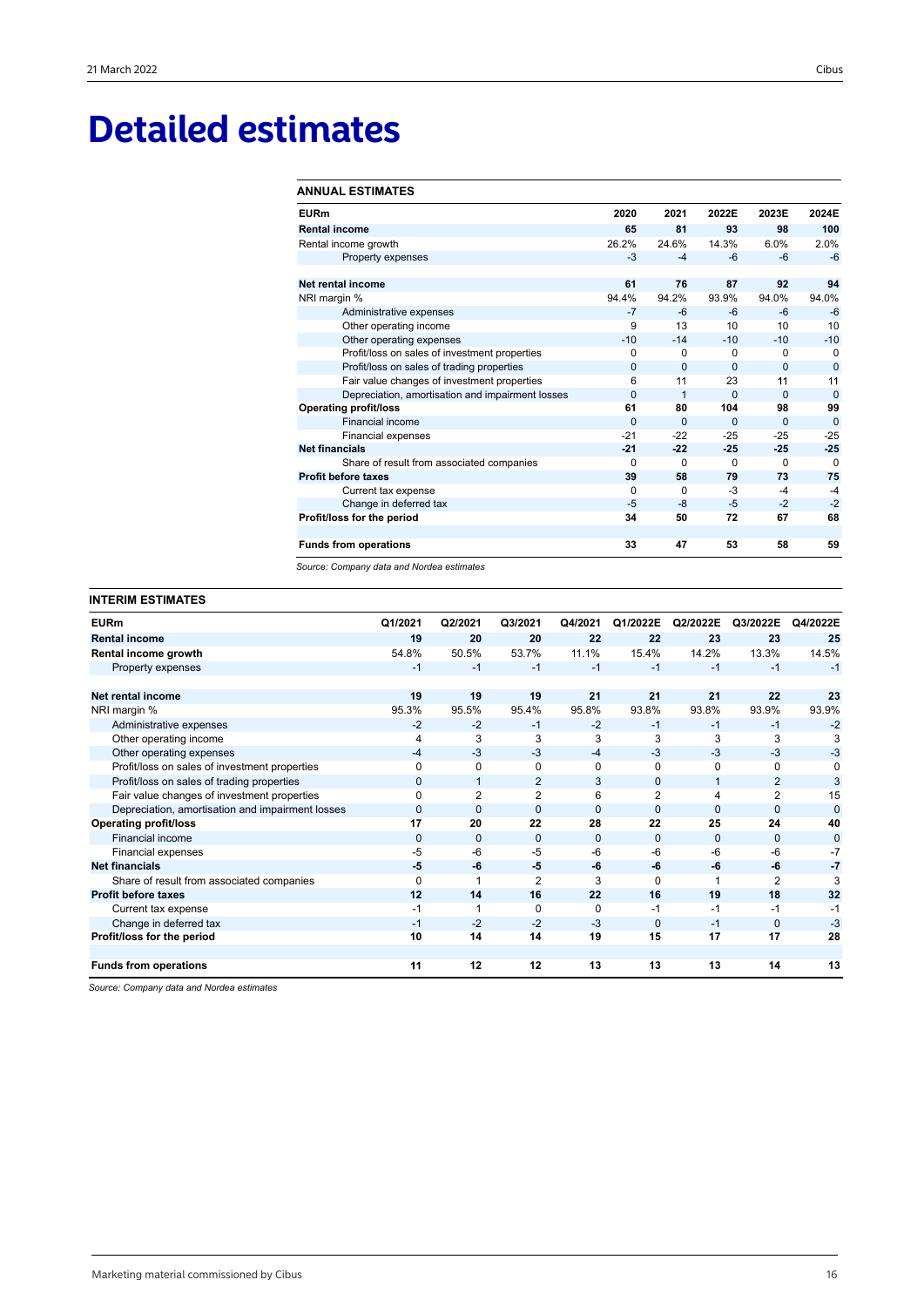## **SUMMARY TABLE: KEY FIGURES**

| <b>EURm</b>                   | 2018  | 2019  | 2020  | 2021E | 2022E | 2023E | 2024E |
|-------------------------------|-------|-------|-------|-------|-------|-------|-------|
| Rental income                 | 25    | 52    | 65    | 81    | 93    | 98    | 100   |
| - rental income growth growth | n.a.  | 106%  | 26%   | 25%   | 14%   | 6%    | 2%    |
| Net operating income (NOI)    | 23    | 49    | 61    | 76    | 87    | 92    | 94    |
|                               |       |       |       |       |       |       |       |
| Pre-tax profit                | 16    | 35    | 39    | 58    | 79    | 73    | 75    |
| IFPM (pretax ex value gains)  | 12    | 27    | 33    | 48    | 56    | 61    | 63    |
| <b>FFO</b>                    | 11    | 28    | 33    | 47    | 53    | 58    | 59    |
| -FFO growth                   | n.a.  | 148%  | 20%   | 41%   | 15%   | 8%    | 2%    |
| Dividend                      | -6    | $-26$ | $-30$ | $-38$ | $-44$ | $-46$ | $-48$ |
| Shareholder equity            | 329   | 333   | 458   | 583   | 612   | 633   | 652   |
| EPRA NRV (incl. div not paid) | 338   | 346   | 435   | 585   | 662   | 731   | 801   |
| -EPRA NRV growth              | n.a.  | 3%    | 26%   | 35%   | 13%   | 10%   | 10%   |
| Net debt                      | 461   | 517   | 785   | 876   | 907   | 894   | 883   |
| Net debt/EBITDA               | 21.9x | 11.9x | 14.3x | 12.5x | 11.2x | 10.4x | 10.0x |
| Loan-to-value (net)           | 56%   | 59%   | 62%   | 58%   | 58%   | 57%   | 56%   |

*Source: Company data and Nordea estimates*

## **RATIOS RELATED TO BALANCE SHEET**

|                                        | 2018 | 2019 | 2020  | 2021E | 2022E | 2023E | 2024E    |
|----------------------------------------|------|------|-------|-------|-------|-------|----------|
| Investment properties, fair value EURm | 816  | 875  | 1.273 | 1.500 | 1,566 | 1.577 | 1.588    |
| Net investments, EURm                  | 0    | 57   | 369   | 206   | 43    | 0     | $\Omega$ |
| Net debt, EURm                         | 461  | 517  | 785   | 876   | 907   | 894   | 883      |
|                                        |      |      |       |       |       |       |          |
| Average interest rate                  | 2.8% | 2.6% | 2.7%  | 2.6%  | 2.6%  | 2.6%  | 2.6%     |
| Equity ratio                           | 36%  | 35%  | 37%   | 38%   | 39%   | 39%   | 40%      |
| Payout ratio (dividend / FFO)          | 102% | 102% | 84%   | 88%   | 86%   | 88%   | 96%      |

*Source: Company data and Nordea estimates*

## **NRV CALCULATION (EURm AND EUR PER SHARE)**

| <b>EURm</b>                               | 2018 | 2019 | 2020  | 2021E    | 2022E    | 2023E    | 2024E    |
|-------------------------------------------|------|------|-------|----------|----------|----------|----------|
| Equity (less hybrid, incl. value changes) | 329  | 333  | 458   | 554      | 583      | 604      | 623      |
| Acc. dividend added back                  | 0    | 0    | 0     | 0        | 44       | 89       | 138      |
|                                           |      |      |       |          |          |          |          |
|                                           |      |      |       |          |          |          |          |
| Deferred tax                              | 9    | 14   | 20    | 31       | 36       | 38       | 40       |
| <b>EPRA NRV</b>                           | 338  | 346  | 478   | 585      | 662      | 731      | 801      |
| - per share                               | 10.9 | 11.1 | 10.9  | 13.3     | 15.0     | 16.6     | 18.2     |
| <b>EPRA NRV</b>                           | 338  | 346  | 478   | 585      | 662      | 731      | 801      |
| <b>Derivatives</b>                        | $-2$ | $-2$ | $-1$  | $\Omega$ | $\Omega$ | $\Omega$ | $\Omega$ |
| Deferred tax 10% -tax                     | $-5$ | $-7$ | $-10$ | -16      | $-18$    | -19      | $-20$    |
| <b>EPRA NNNRV (Nordea est.)</b>           | 331  | 337  | 467   | 569      | 644      | 712      | 781      |
| - per share                               | 10.7 | 10.9 | 10.6  | 12.9     | 14.6     | 16.2     | 17.7     |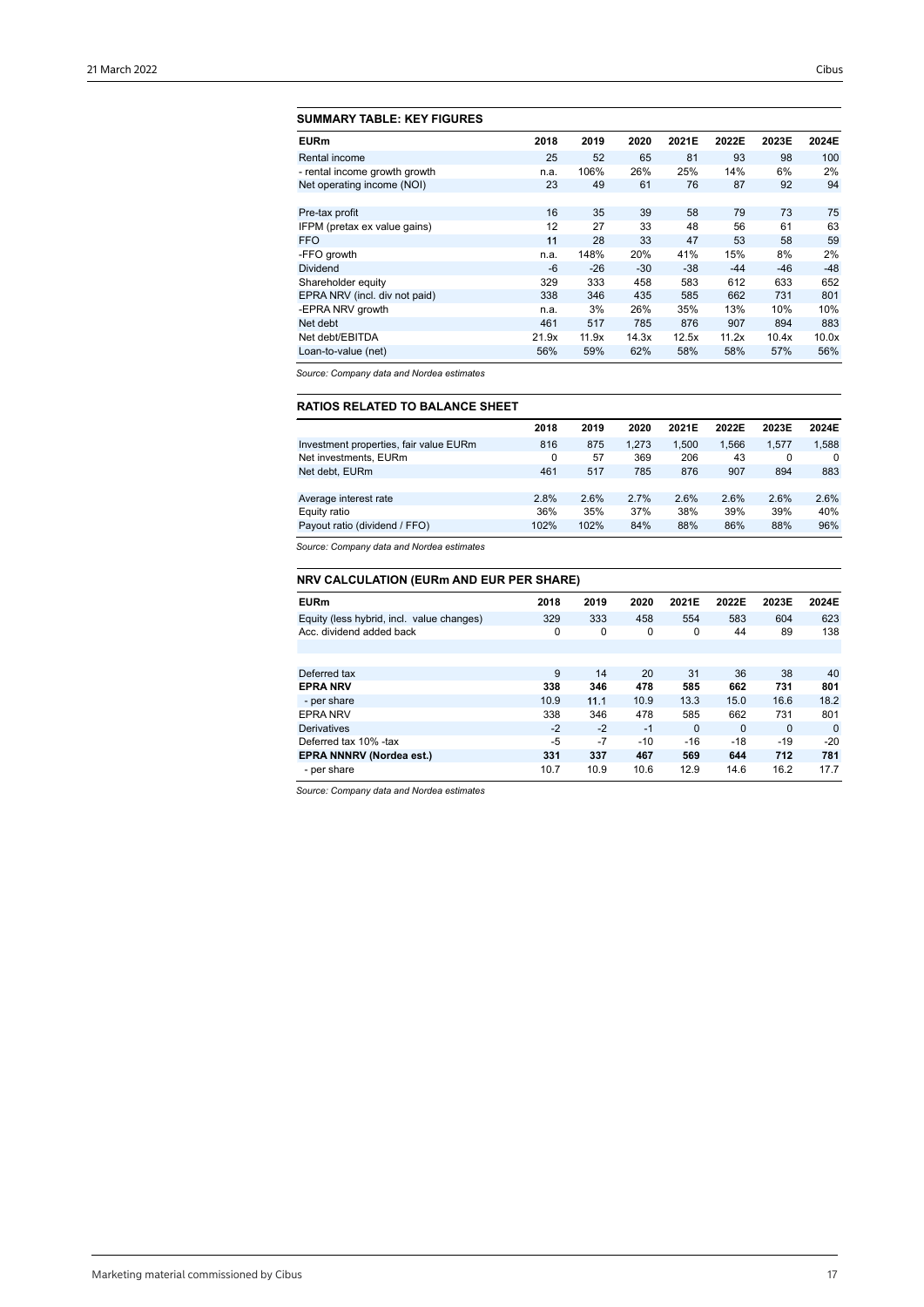# **Reported numbers and forecasts**

| <b>INCOME STATEMENT</b>                     |              |             |                |             |                |                |                 |              |              |             |             |
|---------------------------------------------|--------------|-------------|----------------|-------------|----------------|----------------|-----------------|--------------|--------------|-------------|-------------|
| <b>EURm</b>                                 | 2014         | 2015        | 2016           | 2017        | 2018           | 2019           | 2020            | 2021         | 2022E        | 2023E       | 2024E       |
| <b>Total revenue</b>                        | n.a.         | n.a.        | n.a.           | n.a.        | 29             | 60             | 74              | 94           | 103          | 108         | 110         |
| Revenue growth                              | n.a.         | n.a.        | n.a.           | n.a.        | n.a.           | 108.3%         | 23.6%           | 26.1%        | 9.5%         | 5.4%        | 1.8%        |
| of which organic                            | n.a.         | n.a.        | n.a.           | n.a.        | n.a.           | n.a.           | n.a.            | n.a.         | n.a.         | n.a.        | n.a.        |
| of which FX                                 | n.a.         | n.a.        | n.a.           | n.a.        | n.a.           | n.a.           | n.a.            | n.a.         | n.a.         | n.a.        | n.a.        |
| <b>EBITDA</b>                               | 0            | $\mathbf 0$ | $\mathbf 0$    | 0           | 21             | 43             | 55              | 70           | 81           | 86          | 88          |
| Depreciation and impairments PPE            | 0            | 0           | 0              | 0           | 0              | 0              | 0               | 0            | 0            | 0           | 0           |
|                                             | 0            | $\mathbf 0$ | $\mathbf 0$    | 0           | $\mathbf 0$    | $\mathbf 0$    | $\mathbf 0$     | 0            | $\mathbf 0$  | $\mathbf 0$ | $\mathbf 0$ |
| of which leased assets<br><b>EBITA</b>      |              |             |                |             |                |                |                 |              |              |             |             |
|                                             | 0            | 0           | 0              | 0           | 21             | 43             | 55              | 70           | 81           | 86          | 88          |
| Amortisation and impairments                | 0            | $\pmb{0}$   | $\mathbf 0$    | 0           | $\mathbf 0$    | $\mathbf 0$    | $\mathbf 0$     | 0            | $\mathbf 0$  | 0           | $\mathbf 0$ |
| EBIT                                        | n.a.         | n.a.        | n.a.           | n.a.        | 21             | 43             | 55              | 70           | 81           | 86          | 88          |
| of which associates                         | 0            | $\mathbf 0$ | $\mathbf 0$    | 0           | $\mathbf 0$    | $\mathbf 0$    | $\mathbf 0$     | $\mathbf{0}$ | $\mathbf 0$  | 0           | $\mathbf 0$ |
| Associates excluded from EBIT               | 0            | 0           | 0              | 0           | $\mathbf 0$    | 0              | 0               | 0            | $\mathbf 0$  | 0           | $\mathbf 0$ |
| Net financials                              | 0            | $\mathbf 0$ | $\mathbf 0$    | $\mathbf 0$ | $-8$           | $-15$          | $-21$           | $-22$        | $-25$        | $-25$       | $-25$       |
| of which lease interest                     | 0            | 0           | 0              | 0           | $\mathbf 0$    | 0              | $\mathbf 0$     | 0            | $\mathbf 0$  | 0           | $\mathbf 0$ |
| Changes in value, net                       | 0            | $\mathbf 0$ | $\overline{0}$ | $\mathbf 0$ | $\overline{4}$ | $\overline{7}$ | $6\phantom{1}6$ | 12           | 23           | 11          | 11          |
| Pre-tax profit                              | 0            | 0           | 0              | 0           | 17             | 35             | 40              | 59           | 79           | 73          | 75          |
| <b>Reported taxes</b>                       | $\mathbf 0$  | $\mathbf 0$ | $\mathbf 0$    | 0           | $-3$           | $-5$           | $-5$            | $-8$         | $-7$         | $-6$        | $-7$        |
| Net profit from continued operations        | 0            | 0           | 0              | 0           | 14             | 30             | 35              | 51           | 72           | 67          | 68          |
| Discontinued operations                     | 0            | $\mathbf 0$ | $\mathbf 0$    | 0           | $\mathbf 0$    | $\mathbf 0$    | $\mathbf 0$     | 0            | $\mathbf{0}$ | 0           | $\mathbf 0$ |
| Minority interests                          | 0            | 0           | 0              | 0           | $\mathbf 0$    | $\mathbf 0$    | 0               | 0            | $\mathbf 0$  | 0           | $\mathbf 0$ |
| Net profit to equity                        | $\mathbf{0}$ | $\mathbf 0$ | $\mathbf 0$    | 0           | 14             | 30             | 35              | 51           | 72           | 67          | 68          |
| EPS, EUR                                    | n.a.         | n.a.        | n.a.           | n.a.        | 0.44           | 0.97           | 0.96            | 1.27         | 1.63         | 1.52        | 1.54        |
| DPS, EUR                                    | 0.00         | 0.00        | 0.00           | 0.00        | 0.84           | 0.89           | 0.94            | 0.99         | 1.04         | 1.10        | 1.15        |
| of which ordinary                           | 0.00         | 0.00        | 0.00           | 0.00        | 0.84           | 0.89           | 0.94            | 0.99         | 1.04         | 1.10        | 1.15        |
| of which extraordinary                      | 0.00         | 0.00        | 0.00           | 0.00        | 0.00           | 0.00           | 0.00            | 0.00         | 0.00         | 0.00        | 0.00        |
|                                             |              |             |                |             |                |                |                 |              |              |             |             |
| Profit margin in percent                    |              |             |                |             |                |                |                 |              |              |             |             |
| <b>EBITDA</b>                               | n.a.         | n.a.        | n.a.           | n.a.        | 72.8%          | 72.0%          | 73.8%           | 74.6%        | 79.0%        | 79.7%       | 79.9%       |
| <b>EBITA</b>                                | n.a.         | n.a.        | n.a.           | n.a.        | 72.8%          | 72.0%          | 73.8%           | 74.6%        | 79.0%        | 79.7%       | 79.9%       |
| EBIT                                        | n.a.         | n.a.        | n.a.           | n.a.        | 72.8%          | 72.0%          | 73.8%           | 74.6%        | 79.0%        | 79.7%       | 79.9%       |
|                                             |              |             |                |             |                |                |                 |              |              |             |             |
| Adjusted earnings                           |              |             |                |             |                |                |                 |              |              |             |             |
|                                             | 0            | $\mathbf 0$ | $\mathbf 0$    | $\mathbf 0$ | 21             | 43             | 55              | 70           | 81           | 86          | 88          |
| EBITDA (adj)                                |              |             |                |             |                |                |                 |              |              |             |             |
| EBITA (adj)                                 | 0            | 0           | 0              | 0           | 21             | 43             | 55              | 70           | 81           | 86          | 88          |
| EBIT (adj)                                  | $\mathbf{0}$ | $\mathbf 0$ | $\mathbf 0$    | $\mathbf 0$ | 21             | 43             | 55              | 70           | 81           | 86          | 88          |
| EPS (adj, EUR)                              | n.a.         | n.a.        | n.a.           | n.a.        | 0.40           | 0.88           | 0.92            | 1.18         | 1.19         | 1.28        | 1.31        |
|                                             |              |             |                |             |                |                |                 |              |              |             |             |
| Adjusted profit margins in percent          |              |             |                |             |                |                |                 |              |              |             |             |
| EBITDA (adj)                                | n.a.         | n.a.        | n.a.           | n.a.        | 72.8%          | 72.0%          | 73.8%           | 74.6%        | 79.0%        | 79.7%       | 79.9%       |
| EBITA (adj)                                 | n.a.         | n.a.        | n.a.           | n.a.        | 72.8%          | 72.0%          | 73.8%           | 74.6%        | 79.0%        | 79.7%       | 79.9%       |
| EBIT (adj)                                  | n.a.         | n.a.        | n.a.           | n.a.        | 72.8%          | 72.0%          | 73.8%           | 74.6%        | 79.0%        | 79.7%       | 79.9%       |
|                                             |              |             |                |             |                |                |                 |              |              |             |             |
| <b>Performance metrics</b>                  |              |             |                |             |                |                |                 |              |              |             |             |
| CAGR last 5 years                           |              |             |                |             |                |                |                 |              |              |             |             |
| Net revenue                                 | n.a.         | n.a.        | n.a.           | n.a.        | n.a.           | n.a.           | n.a.            | n.a.         | n.a.         | 30.2%       | 12.9%       |
| <b>EBITDA</b>                               | n.m.         | n.m.        | n.m.           | n.m.        | n.m.           | n.m.           | n.m.            | n.m.         | n.m.         | 32.6%       | 15.2%       |
| <b>EBIT</b>                                 | n.a.         | n.a.        | n.a.           | n.a.        | n.a.           | n.a.           | n.a.            | n.a.         | n.a.         | 32.6%       | 15.2%       |
| <b>EPS</b>                                  | n.a.         | n.a.        | n.a.           | n.a.        | n.a.           | n.a.           | n.a.            | n.a.         | n.a.         | 28.1%       | 9.6%        |
| <b>DPS</b>                                  | n.m.         | n.m.        | n.m.           | n.m.        | n.m.           | n.m.           | n.m.            | n.m.         | n.m.         | 5.5%        | 5.3%        |
| Average last 5 years                        |              |             |                |             |                |                |                 |              |              |             |             |
| Average EBIT margin                         | n a          | n.a         | n.a.           | n.a.        | n.a.           | n.a            | n.a.            | n.a          | 75.1%        | 76.4%       | 77 7%       |
| Average EBITDA margin                       | n.a.         | n.a.        | n.a.           | n.a.        | n.a.           | n.a.           | n.a.            | n.a.         | 75.1%        | 76.4%       | 77.7%       |
|                                             |              |             |                |             |                |                |                 |              |              |             |             |
| <b>VALUATION RATIOS - ADJUSTED EARNINGS</b> |              |             |                |             |                |                |                 |              |              |             |             |
| <b>EURm</b>                                 | 2014         | 2015        | 2016           | 2017        | 2018           | 2019           | 2020            | 2021         | 2022E        | 2023E       | 2024E       |
| $P/E$ (adj)                                 | n.a.         | n.a.        | n.a.           | n.a.        | 25.4           | 15.9           | 18.1            | 24.0         | 21.5         | 19.8        | 19.5        |
| EV/EBITDA (adj)                             | n.a.         | n.a.        | n.a.           | n.a.        | 36.8           | 21.9           | 26.4            | 30.4         | 25.0         | 23.3        | 22.7        |
| EV/EBITA (adj)                              | n.a.         | n.a.        | n.a.           | n.a.        | 36.8           | 21.9           | 26.4            | 30.4         | 25.0         | 23.3        | 22.7        |
| EV/EBIT (adj)                               | n.a.         | n.a.        | n.a.           | n.a.        | 36.8           | 21.9           | 26.4            | 30.4         | 25.0         | 23.3        | 22.7        |
|                                             |              |             |                |             |                |                |                 |              |              |             |             |
| <b>VALUATION RATIOS - REPORTED EARNINGS</b> |              |             |                |             |                |                |                 |              |              |             |             |
| <b>EURm</b>                                 | 2014         | 2015        | 2016           | 2017        | 2018           | 2019           | 2020            | 2021         | 2022E        | 2023E       | 2024E       |
| P/E                                         | n.a.         | n.a.        | n.a.           | n.a.        | 22.9           | 14.3           | 17.3            | 22.4         | 15.6         | 16.7        | 16.5        |
| <b>EV/Sales</b>                             | n.a.         | n.a.        | n.a.           | n.a.        | 26.80          | 15.76          | 19.50           | 22.66        | 19.74        | 18.60       | 18.17       |
| EV/EBITDA                                   | n.a.         | n.a.        | n.a.           | n.a.        | 36.8           | 21.9           | 26.4            | 30.4         | 25.0         | 23.3        | 22.7        |
| EV/EBITA                                    | n.a.         | n.a.        | n.a.           | n.a.        | 36.8           | 21.9           | 26.4            | 30.4         | 25.0         | 23.3        | 22.7        |
| EV/EBIT                                     | n.a.         | n.a.        | n.a.           | n.a.        | 36.8           | 21.9           | 26.4            | 30.4         | 25.0         | 23.3        | 22.7        |
| Dividend yield (ord.)                       | n.a.         | n.a.        | n.a.           | n.a.        | 8.3%           | 6.4%           | 5.7%            | 3.5%         | 4.1%         | 4.3%        | 4.5%        |
| FCF yield                                   | n.a.         | n.a.        | n.a.           | n.a.        | $-2.9%$        | $-8.9%$        | $-53.7%$        | $-10.3%$     | 1.1%         | 5.3%        | 5.3%        |
| FCF Yield bef A&D, lease adj                | n.a.         | n.a.        | n.a.           | n.a.        | 5.1%           | 3.0%           | 5.3%            | 4.1%         | 4.9%         | 5.3%        | 5.3%        |
| Payout ratio                                | n.a.         | n.a.        | n.a.           | n.a.        | 211.3%         | 101.7%         | 102.3%          | 83.6%        | 87.7%        | 85.6%       | 88.0%       |
|                                             |              |             |                |             |                |                |                 |              |              |             |             |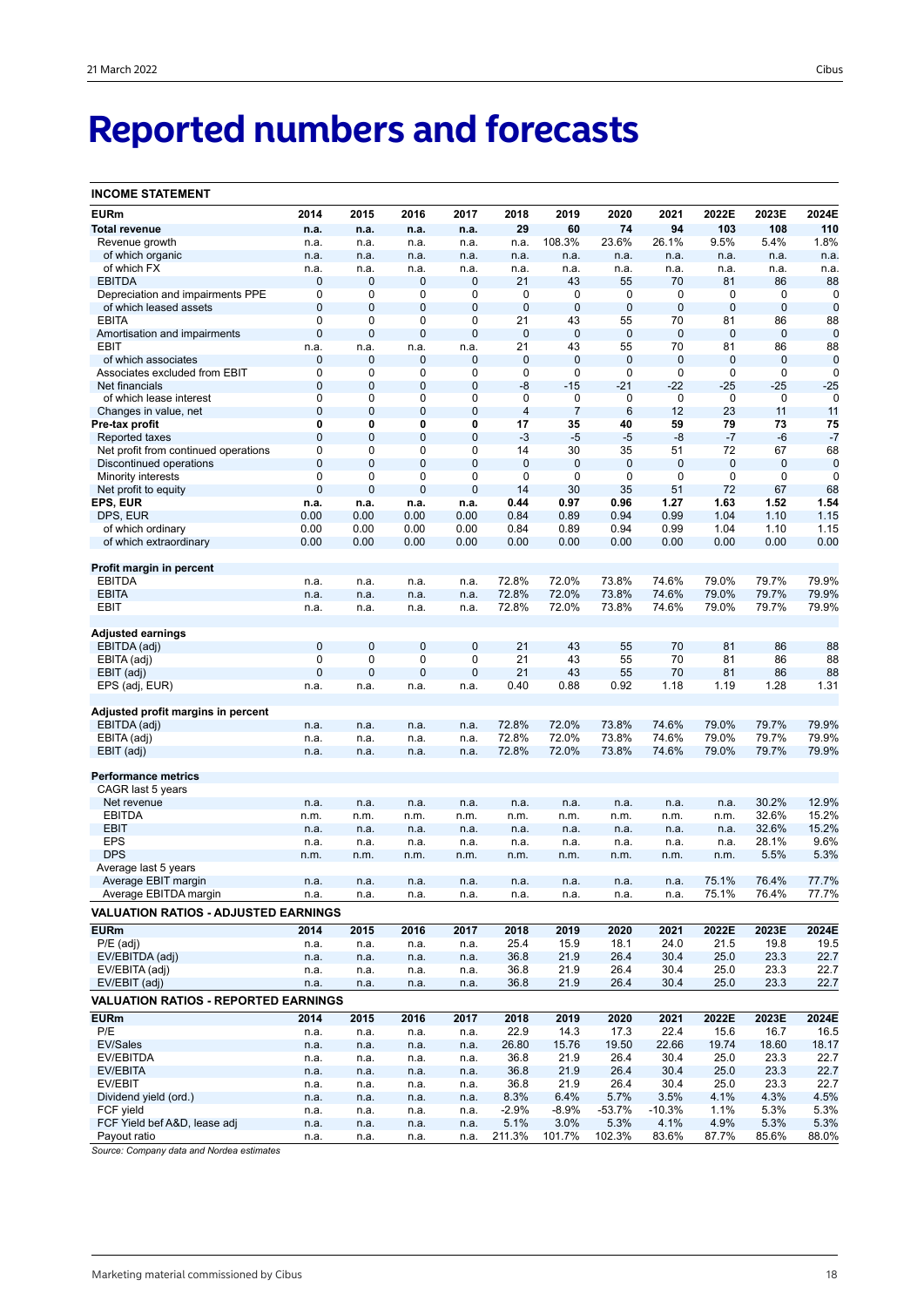| <b>BALANCE SHEET</b>                  |              |                |                |                |                |                |                |                |              |                |                  |
|---------------------------------------|--------------|----------------|----------------|----------------|----------------|----------------|----------------|----------------|--------------|----------------|------------------|
| <b>EURm</b>                           | 2014         | 2015           | 2016           | 2017           | 2018           | 2019           | 2020           | 2021           | 2022E        | 2023E          | 2024E            |
| Intangible assets                     | 0            | 0              | 0              | $\mathbf 0$    | 0              | 0              | $\mathbf{0}$   | $\mathbf 0$    | $\pmb{0}$    | $\mathbf 0$    | $\mathbf 0$      |
| of which R&D                          | 0            | 0              | $\mathbf 0$    | 0              | 0              | 0              | 0              | $\mathbf 0$    | 0            | $\mathbf 0$    | 0                |
| of which other intangibles            | $\mathbf{0}$ | $\overline{0}$ | $\mathbf{0}$   | $\mathbf 0$    | $\overline{0}$ | $\mathbf 0$    | $\overline{0}$ | $\mathbf 0$    | $\mathbf{0}$ | $\overline{0}$ | $\mathbf 0$      |
| of which goodwill                     | 0            | 0              | 0              | 0              | 0              | 0              | 0              | $\mathbf 0$    | $\Omega$     | 0              | 0                |
| Tangible assets                       | 0            | $\mathbf 0$    | $\mathbf 0$    | $\mathbf 0$    | 816            | 881            | 1,281          | 1,509          | 1,575        | 1,587          | 1,598            |
| of which leased assets                | 0            | 0              | 0              | 0              | 0              | 6              | 8              | 10             | 10           | 10             | 10               |
| Shares associates                     | 0            | $\mathbf{0}$   | $\mathbf 0$    | $\mathbf 0$    | $\mathbf 0$    | $\mathbf{0}$   | $\mathbf 0$    | $\mathbf{0}$   | $\mathbf{0}$ | $\mathbf 0$    | $\mathbf 0$      |
| Interest bearing assets               | 0            | 0              | 0              | 0              | 0              | 0              | 0              | 0              | 0            | 0              | 0                |
| Deferred tax assets                   | $\Omega$     | 0              | $\overline{0}$ | $\overline{0}$ | $\overline{2}$ | $\mathbf{1}$   | 4              | 5              | 5            | 5              | 5                |
| Other non-IB non-current assets       | 0            | 0              | $\mathbf 0$    | 0              | 0              | 0              | 0              | 0              | 0            | $\mathbf 0$    | $\mathbf 0$      |
| Other non-current assets              | 0            | 0              | $\overline{0}$ | $\mathbf 0$    | $\mathbf{1}$   | $\mathbf 0$    | $\mathbf 0$    | $\mathbf{0}$   | 0            | 0              | $\overline{0}$   |
| Total non-current assets              | 0            | 0              | $\mathbf 0$    | 0              | 819            | 882            | 1,284          | 1,514          | 1,580        | 1,592          | 1,603            |
| Inventory                             | 0            | $\overline{0}$ | $\overline{0}$ | $\overline{0}$ | $\overline{0}$ | $\mathbf 0$    | 0              | $\mathbf 0$    | $\mathbf{0}$ | 0              | $\mathbf 0$      |
| Accounts receivable                   | 0            | 0              | 0              | $\mathbf 0$    | 2              | 4              | $\mathbf{1}$   | $\overline{2}$ | 2            | $\overline{2}$ | $\boldsymbol{2}$ |
| Short-term leased assets              | 0            | $\mathbf 0$    | $\mathbf 0$    | $\mathbf 0$    | $\overline{0}$ | $\mathbf 0$    | 0              | $\mathbf 0$    | $\mathbf{0}$ | $\mathbf 0$    | $\mathbf 0$      |
| Other current assets                  | 0            | 0              | 0              | 0              | 1              | 2              | 2              | 3              | 4            | 4              | 4                |
| Cash and bank                         | $\mathbf{0}$ | $\mathbf 0$    | $\mathbf 0$    | $\mathbf 0$    | 26             | 25             | 37             | 51             | 20           | 33             | 44               |
| <b>Total current assets</b>           | 0            | 0              | 0              | 0              | 29             | 30             | 39             | 56             | 26           | 40             | 51               |
| Assets held for sale                  | 0            | 0              | $\overline{0}$ | $\mathbf 0$    | $\mathbf 0$    | $\mathbf{0}$   | $\mathbf 0$    | $\mathbf{0}$   | $\Omega$     | $\Omega$       | $\mathbf 0$      |
| <b>Total assets</b>                   | 0            | 0              | 0              | 0              | 848            | 913            | 1,324          | 1,571          | 1,606        | 1,631          | 1,653            |
|                                       |              |                |                |                |                |                |                |                |              |                |                  |
| Shareholders equity                   | 0            | 0              | 0              | $\mathbf 0$    | 329            | 333            | 458            | 583            | 612          | 633            | 652              |
| Of which preferred stocks             | 0            | $\mathbf 0$    | $\overline{0}$ | $\mathbf 0$    | $\mathbf{0}$   | $\mathbf{0}$   | $\mathbf 0$    | $\mathbf{0}$   | $\mathbf{0}$ | $\mathbf 0$    | $\mathbf 0$      |
| Of which equity part of hybrid debt   | 0            | 0              | 0              | 0              | 0              | 0              | 0              | 29             | 29           | 29             | 29               |
| Minority interest                     | 0            | $\mathbf 0$    | $\mathbf 0$    | $\mathbf 0$    | $\mathbf 0$    | $\mathbf 0$    | $\mathbf 0$    | $\mathbf 0$    | $\mathbf{0}$ | 0              | $\mathbf 0$      |
| <b>Total Equity</b>                   | 0            | 0              | 0              | 0              | 329            | 333            | 458            | 583            | 612          | 633            | 652              |
| Deferred tax                          | $\mathbf{0}$ | $\overline{0}$ | $\mathbf{0}$   | $\overline{0}$ | 9              | 14             | 20             | 31             | 36           | 38             | 40               |
| Long term interest bearing debt       | 0            | 0              | 0              | 0              | 486            | 535            | 810            | 911            | 914          | 914            | 914              |
| Pension provisions                    | 0            | 0              | $\overline{0}$ | $\mathbf 0$    | $\mathbf{0}$   | 0              | $\mathbf 0$    | $\mathbf{0}$   | $\Omega$     | $\mathbf 0$    | $\mathbf 0$      |
| Other long-term provisions            | 0            | 0              | $\mathbf 0$    | 0              | 0              | 0              | 0              | 0              | 0            | 0              | 0                |
| Other long-term liabilities           | 0            | 0              | $\overline{0}$ | $\mathbf 0$    | $\overline{2}$ | $\overline{2}$ | $\mathbf{1}$   | $\mathbf{0}$   | $\mathbf{0}$ | $\mathbf 0$    | $\mathbf 0$      |
| Non-current lease debt                | 0            | 0              | $\mathbf 0$    | 0              | 0              | 6              | 9              | 13             | 13           | 13             | 13               |
| Convertible debt                      | 0            | $\overline{0}$ | $\overline{0}$ | $\mathbf 0$    | 0              | $\mathbf{0}$   | $\mathbf 0$    | $\mathbf 0$    | $\mathbf{0}$ | $\mathbf 0$    | $\mathbf 0$      |
| Shareholder debt                      | 0            | 0              | 0              | 0              | 0              | 0              | 0              | $\mathbf 0$    | $\Omega$     | $\mathbf 0$    | $\mathbf 0$      |
| Hybrid debt                           | 0            | $\mathbf 0$    | $\mathbf 0$    | $\mathbf 0$    | $\mathbf 0$    | $\mathbf 0$    | $\overline{0}$ | $\mathbf 0$    | $\mathbf{0}$ | $\mathbf 0$    | $\mathbf 0$      |
| Total non-current liabilities         | 0            | 0              | 0              | 0              | 498            | 557            | 841            | 956            | 963          | 965            | 967              |
| Short-term provisions                 | $\mathbf 0$  | $\mathbf 0$    | $\overline{0}$ | $\overline{0}$ | $\overline{0}$ | $\mathbf 0$    | $\overline{0}$ | $\mathbf 0$    | $\mathbf{0}$ | $\overline{0}$ | $\mathbf 0$      |
| Accounts payable                      | 0            | 0              | 0              | 0              | 0              | 0              | 0              | $\mathbf{1}$   | $\mathbf{1}$ | $\mathbf{1}$   | $\mathbf{1}$     |
| Current lease debt                    | 0            | 0              | $\overline{0}$ | $\mathbf 0$    | $\mathbf 0$    | $\overline{0}$ | $\mathbf 0$    | $\mathbf{0}$   | $\Omega$     | $\mathbf 0$    | $\mathbf 0$      |
| Other current liabilities             | 0            | 0              | $\mathbf 0$    | 0              | 21             | 23             | 22             | 28             | 31           | 33             | 33               |
| Short term interest bearing debt      | 0            | 0              | $\overline{0}$ | $\mathbf 0$    | $\mathbf 0$    | $\mathbf 0$    | 3              | $\overline{2}$ | $\mathbf{0}$ | $\mathbf 0$    | $\mathbf 0$      |
| <b>Total current liabilities</b>      | 0            | 0              | $\mathbf 0$    | 0              | 21             | 23             | 25             | 31             | 32           | 33             | 34               |
| Liabilities for assets held for sale  | 0            | $\overline{0}$ | $\mathbf 0$    | $\mathbf 0$    | $\mathbf{0}$   | $\mathbf 0$    | 0              | $\mathbf{0}$   | $\mathbf{0}$ | $\mathbf 0$    | $\mathbf 0$      |
| Total liabilities and equity          | 0            | 0              | 0              | 0              | 848            | 913            | 1,324          | 1,571          | 1,606        | 1,631          | 1,653            |
|                                       |              |                |                |                |                |                |                |                |              |                |                  |
| <b>Balance sheet and debt metrics</b> |              |                |                |                |                |                |                |                |              |                |                  |
| Net debt                              | $\mathbf{0}$ | $\mathbf 0$    | $\mathbf 0$    | $\mathbf 0$    | 461            | 517            | 785            | 876            | 907          | 894            | 883              |
| of which lease debt                   | 0            | 0              | 0              | 0              | 0              | 6              | 9              | 13             | 13           | 13             | 13               |
| Working capital                       | $\Omega$     | 0              | $\mathbf 0$    | $\mathbf 0$    | $-18$          | $-17$          | $-20$          | $-24$          | $-26$        | $-27$          | $-28$            |
| Invested capital                      | $\Omega$     | 0              | $\Omega$       | $\Omega$       | 801            | 865            | 1,265          | 1,491          | 1,554        | 1,564          | 1,575            |
| Capital employed                      | 0            | 0              | 0              | 0              | 815            | 874            | 1,280          | 1,510          | 1,538        | 1,560          | 1,579            |
| ROE                                   | n.m.         | n.m.           | n.m.           | n.m.           | 8.4%           | 9.2%           | 8.7%           | 9.9%           | 12.0%        | 10.8%          | 10.6%            |
| <b>ROIC</b>                           | n.m.         | n.m.           | n.m.           | n.m.           | 4.2%           | 4.2%           | 4.1%           | 4.1%           | 4.3%         | 4.4%           | 4.5%             |
| <b>ROCE</b>                           | n.m.         | n.m.           | n.m.           | n.m.           | 5.3%           | 5.1%           | 5.1%           | 5.0%           | 5.3%         | 5.6%           | 5.6%             |
|                                       |              |                |                |                |                |                |                |                |              |                |                  |
| Net debt/EBITDA                       | n.m.         | n.m.           | n.m.           | n.m.           | 21.9           | 11.9           | 14.3           | 12.5           | 11.2         | 10.4           | 10.0             |
| Interest coverage                     | n.a.         | n.a.           | n.a.           | n.a.           | n.m.           | n.m.           | n.m.           | n.m.           | n.m.         | n.m.           | n.m.             |
| Equity ratio                          | n.m.         | n.m.           | n.m.           | n.m.           | 38.8%          | 36.5%          | 34.6%          | 37.1%          | 38.1%        | 38.8%          | 39.4%            |
| Net gearing                           | n.m.         | n.m.           | n.m.           | n.m.           | 140.1%         | 155.2%         | 171.5%         | 150.2%         | 148.3%       | 141.3%         | 135.4%           |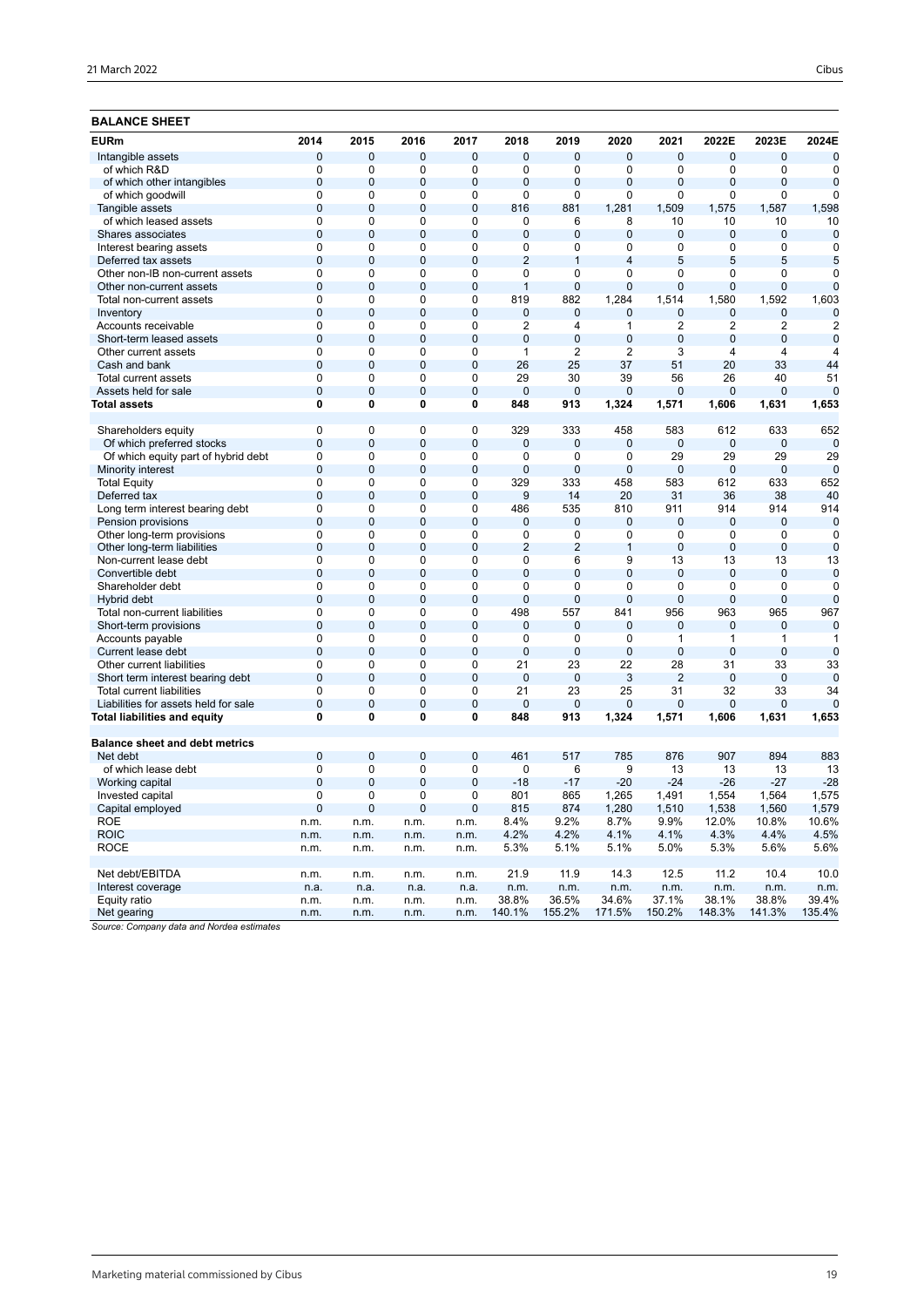## **CASH FLOW STATEMENT**

| <b>EURm</b>                         | 2014         | 2015           | 2016           | 2017         | 2018     | 2019           | 2020           | 2021         | 2022E          | 2023E          | 2024E          |
|-------------------------------------|--------------|----------------|----------------|--------------|----------|----------------|----------------|--------------|----------------|----------------|----------------|
| <b>EBITDA (adj) for associates</b>  | 0            | 0              | 0              | 0            | 21       | 43             | 55             | 70           | 81             | 86             | 88             |
| Paid taxes                          | 0            | $\mathbf 0$    | 0              | $\mathbf 0$  | $-1$     | $-2$           | $-1$           | $-1$         | -3             | $-4$           | $-4$           |
| Net financials                      | $\mathbf{0}$ | $\mathbf{0}$   | 0              | $\mathbf 0$  | $-4$     | $-15$          | $-21$          | $-22$        | $-25$          | $-25$          | $-25$          |
| Change in provisions                | $\Omega$     | $\Omega$       | $\Omega$       | 0            | $\Omega$ | 0              | $\Omega$       | $\Omega$     | $\mathbf 0$    | $\Omega$       | $\Omega$       |
| Change in other LT non-IB           | $\Omega$     | $\Omega$       | $\Omega$       | $\mathbf 0$  | $\Omega$ | $\mathbf{1}$   | -4             | $-1$         | $\Omega$       | $\Omega$       | $\mathbf 0$    |
| Cash flow to/from associates        | $\Omega$     | $\Omega$       | $\Omega$       | $\Omega$     | 0        | $\Omega$       | $\Omega$       | $\Omega$     | $\Omega$       | $\Omega$       | $\mathbf 0$    |
| Dividends paid to minorities        | $\Omega$     | $\mathbf{0}$   | 0              | $\mathbf{0}$ | $\Omega$ | $\mathbf 0$    | $\mathbf 0$    | $\mathbf{0}$ | $\mathbf{0}$   | $\mathbf{0}$   | $\mathbf 0$    |
| Other adj to reconcile to cash flow | $\Omega$     | $\Omega$       | 0              | $\Omega$     | $\Omega$ | $-1$           | $\overline{2}$ | 1            | $\Omega$       | $\Omega$       | $\Omega$       |
| Funds from operations (FFO)         | 0            | $\bf{0}$       | 0              | $\mathbf{0}$ | 16       | 26             | 31             | 46           | 53             | 58             | 59             |
| Change in NWC                       | $\Omega$     | 0              | 0              | $\Omega$     | $\Omega$ | $-13$          | $\overline{4}$ | 5            | $\overline{2}$ | 1              | $\Omega$       |
| Cash flow from operations (CFO)     | $\bf{0}$     | 0              | 0              | $\mathbf{0}$ | 16       | 13             | 35             | 51           | 55             | 59             | 59             |
| Capital expenditure                 | $\Omega$     | 0              | 0              | 0            | $\Omega$ | $\mathbf 0$    | $\Omega$       | $\Omega$     | $\mathbf 0$    | $\Omega$       | $\Omega$       |
| Free cash flow before A&D           | 0            | $\bf{0}$       | $\bf{0}$       | $\mathbf{0}$ | 16       | 13             | 35             | 51           | 55             | 59             | 59             |
| Proceeds from sale of assets        | $\Omega$     | $\Omega$       | 0              | 0            | 0        | $\overline{2}$ | $\Omega$       | $\Omega$     | $\Omega$       | $\Omega$       | $\Omega$       |
| Acquisitions                        | $\mathbf{0}$ | $\overline{0}$ | $\overline{0}$ | $\mathbf{0}$ | $-25$    | $-53$          | $-392$         | $-180$       | $-43$          | $\overline{0}$ | $\overline{0}$ |
| Free cash flow                      | $\Omega$     | $\Omega$       | $\Omega$       | $\mathbf 0$  | -9       | $-39$          | $-357$         | $-129$       | 12             | 59             | 59             |
| Free cash flow bef A&D, lease adj   | $\mathbf{0}$ | 0              | $\mathbf{0}$   | $\mathbf{0}$ | 16       | 13             | 35             | 51           | 55             | 59             | 59             |
| Dividends paid                      | $\mathbf{0}$ | 0              | 0              | $\mathbf 0$  | $-6$     | $-26$          | $-30$          | $-38$        | $-44$          | $-46$          | $-48$          |
| Equity issues / buybacks            | $\Omega$     | $\Omega$       | 0              | $\mathbf 0$  | 0        | $\mathbf 0$    | 123            | 85           | $\mathbf 0$    | $\Omega$       | 0              |
| Net change in debt                  | $\Omega$     | $\Omega$       | $\Omega$       | $\mathbf{0}$ | 24       | 24             | 24             | 24           | $\mathbf{0}$   | $\Omega$       | $\mathbf 0$    |
| Other financing adjustments         | $\Omega$     | $\Omega$       | $\Omega$       | 0            | 0        | 12             | $\overline{7}$ | 10           | 23             | 11             | 11             |
| Other non-cash adjustments          | $\mathbf{0}$ | $\mathbf{0}$   | 0              | $\mathbf{0}$ | 17       | 28             | 245            | 32           | $-23$          | $-11$          | $-11$          |
| Change in cash                      | $\Omega$     | $\Omega$       | $\Omega$       | $\Omega$     | 26       | $-1$           | 12             | 14           | $-31$          | 13             | 11             |
|                                     |              |                |                |              |          |                |                |              |                |                |                |
| <b>Cash flow metrics</b>            |              |                |                |              |          |                |                |              |                |                |                |
| Capex/D&A                           | n.m.         | n.m.           | n.m.           | n.m.         | n.m.     | n.m.           | n.m.           | n.m.         | n.m.           | n.m.           | n.m.           |
| Capex/Sales                         | n.a.         | n.a.           | n.a.           | n.a.         | 0.0%     | 0.0%           | 0.0%           | 0.0%         | 0.0%           | 0.0%           | 0.0%           |
| Key information                     |              |                |                |              |          |                |                |              |                |                |                |
| Share price year end (/current)     | n.a.         | n.a.           | n.a.           | n.a.         | 10       | 14             | 17             | 28           | 25             | 25             | 25             |
| Market cap.                         | n.a.         | n.a.           | n.a.           | n.a.         | 314      | 432            | 665            | 1,249        | 1,120          | 1,120          | 1,120          |
| Enterprise value                    | n.a.         | n.a.           | n.a.           | n.a.         | 775      | 949            | 1.450          | 2,125        | 2,027          | 2,014          | 2,003          |
| Diluted no. of shares, year-end (m) | 0.0          | 0.0            | 0.0            | 0.0          | 31.1     | 31.1           | 40.0           | 44.0         | 44.0           | 44.0           | 44.0           |
|                                     |              |                |                |              |          |                |                |              |                |                |                |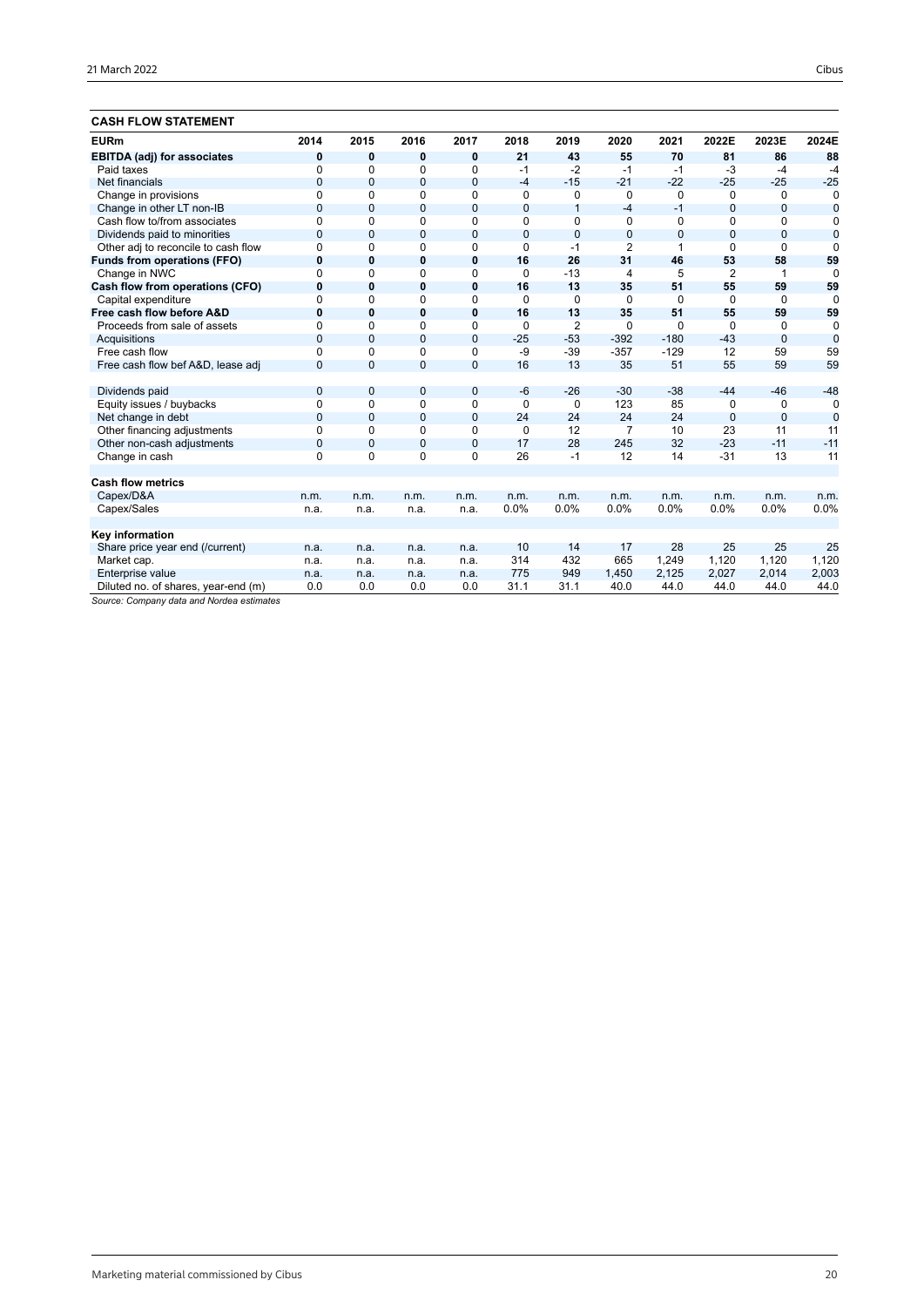# **Disclaimer and legal disclosures**

**Origin of the report**<br>This publication or report originates from: Nordea Bank Abp, including its branches Nordea Danmark, Filial af Nordea Bank Abp, Mordea Bank Abp, filial i Norge and<br>Nordea Bank Abp, filial i Sverige (t

Nordea Bank Abp is supervised by the European Central Bank and the Finnish Financial Supervisory Authority and the branches are supervised by the European Central<br>Bank and the Finnish Financial Supervisory Authority and th

#### **Content of report**

This report has been prepared solely by Nordea Markets or Equity Sales & Research.

Opinions or suggestions from Nordea Markets credit and equity research may deviate from one another or from opinions presented by other departments in Nordea. This may typically be the result of differing time horizons, methodologies, contexts or other factors.

The information provided herein is not intended to constitute and does not constitute investment advice nor is the information intended as an offer or solicitation for the purchase or sale of any financial instrument. The information contained herein has no regard to the specific investment objectives, the financial situation or particular needs of any particular recipient. Relevant and specific professional advice should always be obtained before making any investment or credit decision

Opinions or ratings are based on one or more methods of valuation, for instance cash flow analysis, use of multiples, behavioural technical analyses of underlying market movements in combination with considerations of the market situation and the time horizon. Key assumptions of forecasts or ratings in research cited or reproduced appear<br>in the research material from the named sources. The subsequent versions of the report, provided that the relevant company/issuer is treated anew in such later versions of the report.

### **Validity of the report**

All opinions and estimates in this report are, regardless of source, given in good faith, and may only be valid as of the stated date of this report and are subject to change without notice.

### **No individual investment or tax advice**

The report is intended only to provide general and preliminary information to investors and shall not be construed as the basis for any investment decision. This report has<br>been prepared by Nordea Markets or Equity Sales & into account the individual investor's particular financial situation, existing holdings or liabilities, investment knowledge and experience, investment objective and horizon or<br>risk profile and preferences. The investor m The investor bears the risk of losses in connection with an investment.

Before acting on any information in this report, it is recommendable to consult (without being limited to) one's financial, legal, tax, accounting, or regulatory advisor in any relevant jurisdiction.

The information contained in this report does not constitute advice on the tax consequences of making any particular investment decision. Each investor shall make his/her own appraisal of the tax and other financial merits of his/her investment.

### **Sources**

This report may be based on or contain information, such as opinions, estimates and valuations which emanate from: Nordea Markets' or Equity Sales & Research analysts or representatives, publicly available information, information from other units of Nordea, or other named sources.

To the extent this publication or report is based on or contain information emanating from other sources ("Other Sources") than Nordea Markets or Equity Sales & Research<br>("External Information"), Nordea Markets or Equity S Nordea nor any other person, do guarantee the accuracy, adequacy or completeness of the External Information.

### **Limitation of liability**

Nordea or other associated and affiliated companies assume no liability as regards to any investment, divestment or retention decision taken by the investor on the basis of<br>this report. In no event will Nordea or other ass whether being considered as foreseeable or not) resulting from the information in this report.

### **Risk information**

The risk of investing in certain financial instruments, including those mentioned in this report, is generally high, as their market value is exposed to a lot of different factors<br>such as the operational and financial cond exchange rates, shifts in market sentiments etc. Where an investment or security is denominated in a different currency to the investor's currency of reference, changes in<br>rates of exchange may have an adverse effect on th Estimates of future performance are based on assumptions that may not be realized. When investing in individual shares, the investor may lose all or part of the investments.

### **Conflicts of interest**

Readers of this document should note that Nordea Markets or Equity Sales & Research has received remuneration from the company mentioned in this document for the<br>production of the report. The remuneration is not dependent

Nordea, affiliates or staff in Nordea, may perform services for, solicit business from, hold long or short positions in, or otherwise be interested in the investments (including derivatives) of any company mentioned in the report.

To limit possible conflicts of interest and counter the abuse of inside knowledge, the analysts of Nordea Markets and Equity Sales & Research are subject to internal rules on sound ethical conduct, the management of inside information, handling of unpublished research material, contact with other units of Nordea and personal account dealing.<br>The internal rules have been prepared in accordance w individual analyst remuneration. Nordea and the branches are members of national stockbrokers' associations in each of the countries in which Nordea has head offices.<br>Internal rules have been developed in accordance with r Conflict of Interest Policy, which may be viewed at www.nordea.com/mifid.

Please find a list of all recommendations disseminated by Nordea Equities during the preceding 12-month period here: https://research.nordea.com/compliance

#### **Distribution restrictions**

The securities referred to in this report may not be eligible for sale in some jurisdictions. This report is not intended for, and must not be distributed to private customers in the<br>UK or the US or to customers in any oth

This publication or report may be distributed in the UK to institutional investors by Nordea Bank Abp London Branch of 6th Floor, 5 Aldermanbury Square, London, EC2V<br>7AZ, which is under supervision of the European Central Conduct Authority and Prudential Regulation Authority in the United Kingdom. Details about the extent of our regulation by the Financial Conduct Authority and Prudential Regulation Authority are available from us on request.

Nordea Bank Abp ("Nordea") research is not "globally branded" research. Nordea research reports are intended for distribution in the United States solely to "major U.S. institutional investors," as defined in Rule 15a-6 under the Securities Exchange Act of 1934. Any transactions in securities discussed within the research reports will be<br>chaperoned by Nordea Securities LLC ("Nordea Securi employ research analysts and has no contractual relationship with Nordea that is reasonably likely to inform the content of Nordea research reports. Nordea makes all research content determinations without any input from Nordea Securities.

The research analyst(s) named on this report are not registered/qualified as research analysts with FINRA. Such research analyst(s) are also not registered with Nordea Securities and therefore may not be subject to FINRA Rule 2241 or FINRA Rule 2242 restrictions on communications with a subject company, public appearances and trading securities held by a research analyst account.

This report may not be mechanically duplicated, photocopied or otherwise reproduced, in full or in part, under applicable copyright laws.